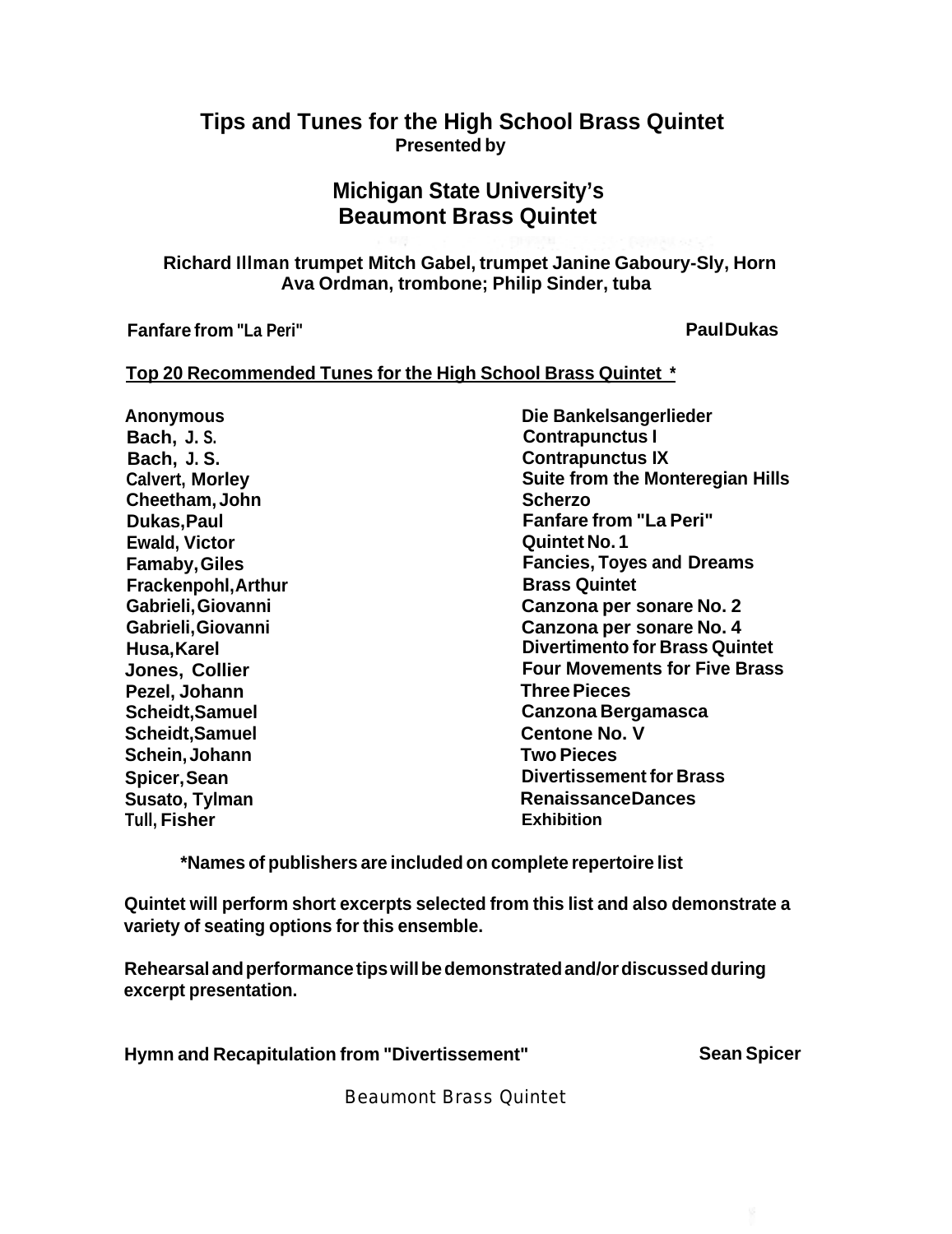### Clinic Synopsis

**A survey of the most appropriate works composed or arranged for brass quintet at the high school level, along with an explanation of the best seating configurations for the ensemble.**

### Clinic Outline

**This session by the Beaumont Brass Quintet will be geared toward building a successful high school brass quintet. The quintet will perform excerpts from the most appropriate original and transcribed works for brass quintet at the high school level and will provide a handout listing and grading pieces for this ensemble. Other topics to be covered include viable seating options for the brass quintet and selected rehearsal techniques that can enhance the success of the high school ensemble.**

### Biographical Sketch

**The Beaumont Brass is the faculty brass quintet from the School of Music at Michigan State University, East Lansing, Ml. Named for the landmark bell tower located in the scenic older part of the MSU campus, the group was formed in 1989. The Beaumont Brass have performed throughout Michigan and the Midwest, presenting concerts and clinics in a variety of settings, from public schools to campus concert halls, from guest appearances with the Empire Brass and Canadian Brass to concerts in Southeast Michigan churches. Members of the Beaumont Brass include both faculty and graduate students with several former student members having subsequently won positions in the Saint Louis Symphony, Chicago Symphony, Grand Rapids Symphony, Lansing Symphony, United States Marine Band, Ft. Wayne Philharmonic, and at Eastern Michigan University. In 2000 the Beaumont Brass released their first recording, "Christmas at Beaumont Tower." (Mark Records #3609 MCD)**

**The Beaumont Brass wish to thank the School of Music at Michigan State University for sponsoring this clinic presentation.**

**To obtain a copy of our compact disc recording, "Christmas at BeaumontTower" (Mark Records #3609 MCD), contact Mark Records, 10815 Bodine Road, Clarence, NY 14031-0406, or visit www.markcustom.com**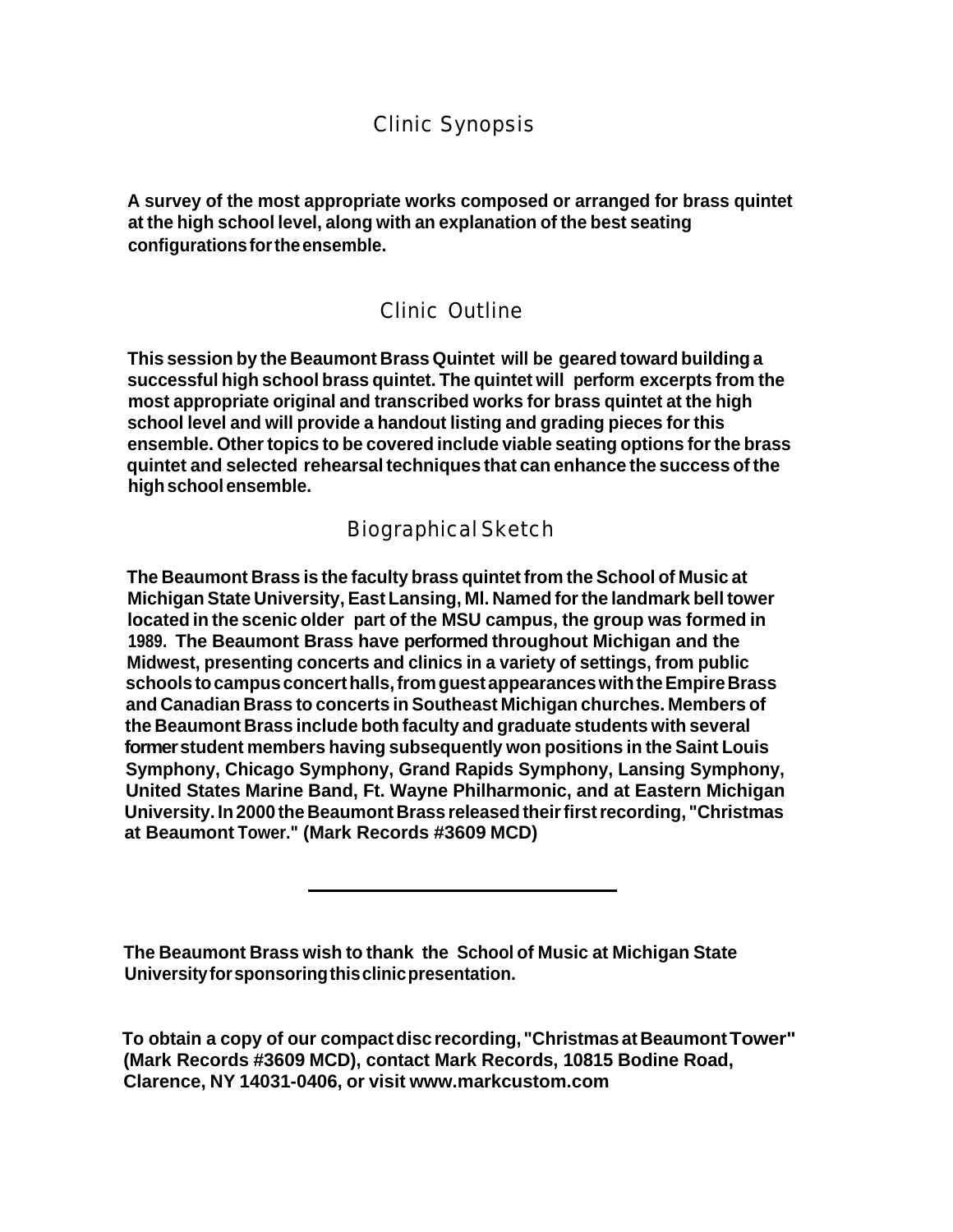# **Possible Brass Quintet Setups**

| 1. This setup makes the trumpets prominent but antiphonal. It also has the horn pointing towards the audience, which<br>tends to make it stronger in the mix. |       |       |       |          |       |      |  |  |  |
|---------------------------------------------------------------------------------------------------------------------------------------------------------------|-------|-------|-------|----------|-------|------|--|--|--|
|                                                                                                                                                               |       | Tpt 1 |       | Tpt 2    |       |      |  |  |  |
|                                                                                                                                                               |       | Tbn   |       | Horn     |       |      |  |  |  |
| Tuba                                                                                                                                                          |       |       |       |          |       |      |  |  |  |
| 2. Setup A. brings out the trombone part better than #1, B. brings out the horn, and both soften Trumpet 2.                                                   |       |       |       |          |       |      |  |  |  |
| A. Tpt 1                                                                                                                                                      |       | Tbn   |       | B. Tpt 1 |       | Horn |  |  |  |
| Tpt 2                                                                                                                                                         |       | Horn  |       | Tpt 2    |       | Tbn  |  |  |  |
|                                                                                                                                                               | Tuba  |       |       |          | Tuba  |      |  |  |  |
| 3. In this setup, all players, except the tuba, would angle more towards the audience, which brings out all parts, except the<br>tuba.                        |       |       |       |          |       |      |  |  |  |
|                                                                                                                                                               | Tpt 1 |       |       |          | Tpt 2 |      |  |  |  |
|                                                                                                                                                               |       | Tbn   |       | Horn     |       |      |  |  |  |
|                                                                                                                                                               |       |       | Tuba  |          |       |      |  |  |  |
| 4. This setup, often used by the Empire Brass Quintet, has all bells facing the audience.                                                                     |       |       |       |          |       |      |  |  |  |
|                                                                                                                                                               | Tuba  | Tbn   | Tpt 1 | Tpt 2    | Horn  |      |  |  |  |
| 5. This setup brings out the horn and trombone while making the trumpets softer.                                                                              |       |       |       |          |       |      |  |  |  |
|                                                                                                                                                               |       | Tbn   |       | Horn     |       |      |  |  |  |
|                                                                                                                                                               |       | Tpt 1 |       | Tpt 2    |       |      |  |  |  |
|                                                                                                                                                               |       |       | Tuba  |          |       |      |  |  |  |
| 6. This setup brings out the Tuba while making the Horn and Tpt 2 softer.                                                                                     |       |       |       |          |       |      |  |  |  |
|                                                                                                                                                               |       | Tuba  |       | Tpt 1    |       |      |  |  |  |
|                                                                                                                                                               |       | Tbn   |       | Tpt 2    |       |      |  |  |  |

Horn

7. This setup brings out the trombone while making the trumpets and horn softer.

 Horn Tbn Tpt 1 Tpt 2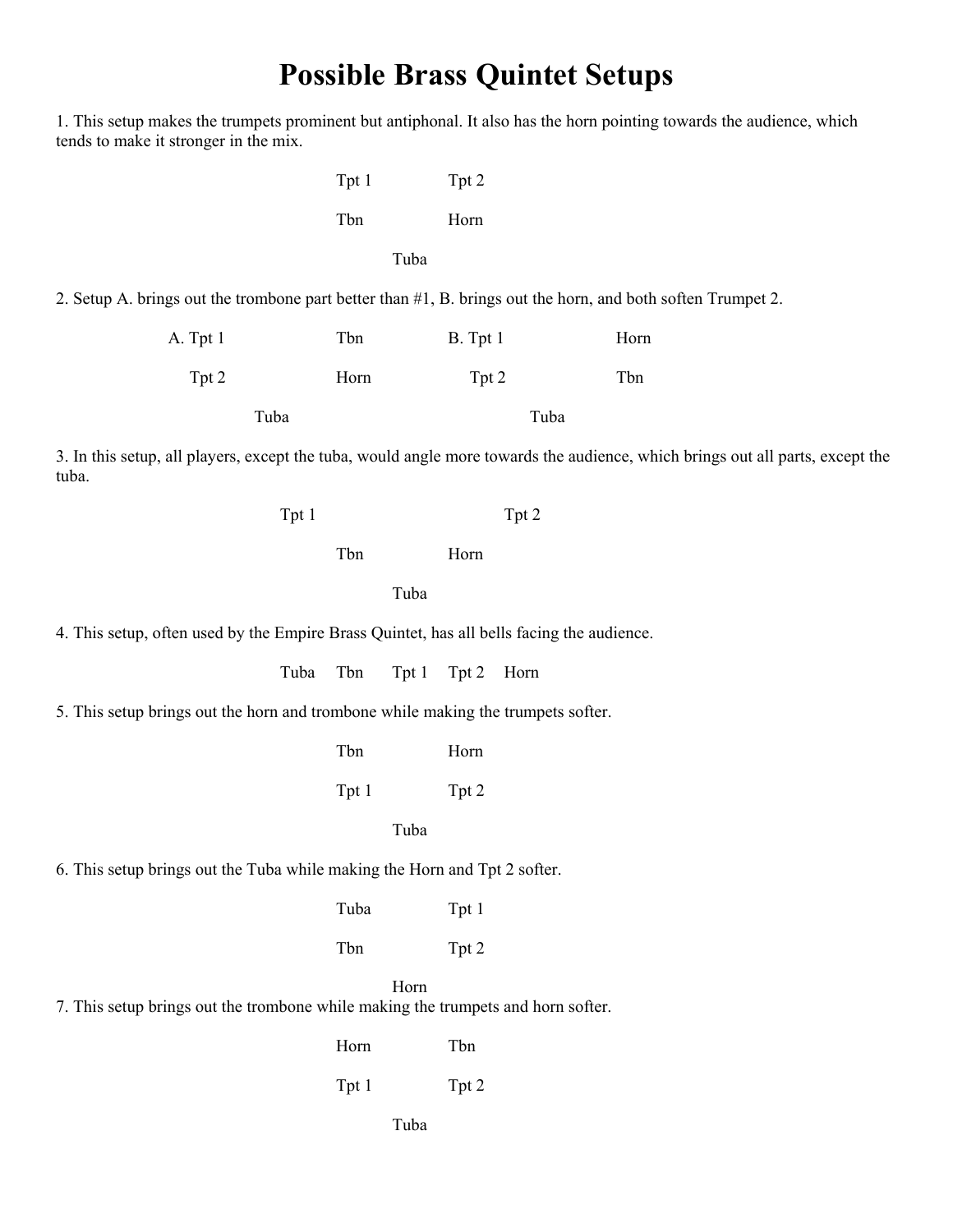# **General Tips for Brass Quintets**

### *Presented by The Beaumont Brass Quintet Michigan State University*

#### *Rich Illman,* **Trumpet**

- 1 Practice coming in on one note from the first trumpet player's downbeat.
- 2 Practice playing one measure at the same tempo from the first trumpet player's downbeat.
- 3 Have the first trumpet player practice breathing in rhythm when they start a piece.
- 4 Practice rhythmic sections with a loud metronome.
- 5 Practice complex rhythmic passages with a drum machine playing downbeats and subdivisions.
- 6 Practice tuning chords by starting with the roots first, then adding the fifths, then thirds, then any other notes that are left. Note that the third of a major chord should be flatter than normal (fourteen cents) and the third of a minor chord should be sharper than normal (16 cents)
- 7 Practice cutting off chords together by deciding on the exact time with a metronome. Then practice the cutoff with the metronome until it is together. Once that is achieved, turn off the metronome and see if it can still be done together.

#### *Janine Gaboury-Sly,* **Horn**

- 1 Particularly in louder passages have the horn player play with the bell off the leg and raised a bit higher for better projection.
- 2 Be sure that the hand is open in the bell to blend well with the other brass instruments.

#### *Mitch Gabel,* **Trumpet**

- 1 Know when you have the melody line or an accompanimental line. If you have the melody, more times than not you will want to lead the ensemble with that lead line. When you have an accompanimental line you will want to adjust your dynamics accordingly [softer] so that the melody can be heard. The sooner you can grasp this concept the better your chamber ensemble will be but more importantly, the better a musician YOU will be.
- 2 Try your best to have your parts completely learned [key/time signatures, rhythms, notes, mute changes] as soon as possible so that you can concentrate on ensemble issues. Not having your part down will impede upon the ensembles progress. This is true of any musical situation.

#### *Ava Ordman,* **Trombone**

- 1 Often the low brass get covered, especially when the set-up has the trumpets on the outside. Be aware of this and adjust dynamics accordingly.
- 2 Eye contact and body language can be very important in performing chamber music. Getting to know your colleagues' tendencies in these areas will enhance the ensemble's ability to play more as a whole. Consistent ensemble time, rhythm, and dynamics as well as breathing and phrasing can become second nature to the sensitive chamber music player.

#### *Philip Sinder,* **Tuba**

- 1 For the brass quintet in general, develop your rehearsal success by working on selected difficult passages with fewer than five players. Practicing a section of a piece with only two or three voices can quickly straighten out metric precision, balance, and intonation. Plus, others in the quintet not playing at that moment can offer advice to the others for improvement.
- 2 For the tubist, be sure to consider the following:

a. Always listen for good balance and style within the quintet setting. Since most high school tubists will employ a tuba in the brass quintet, be sure to play with a clean, accurate style, and avoid overpowering the others. b. The tubist sets the stage metrically in a brass quintet. Be certain to stay on top of the beat and to consider yourself a leader rhythmically.

c. You must play in tune with yourself, and set a strong foundation for the other brass to rely on for placing their voice in the chord\_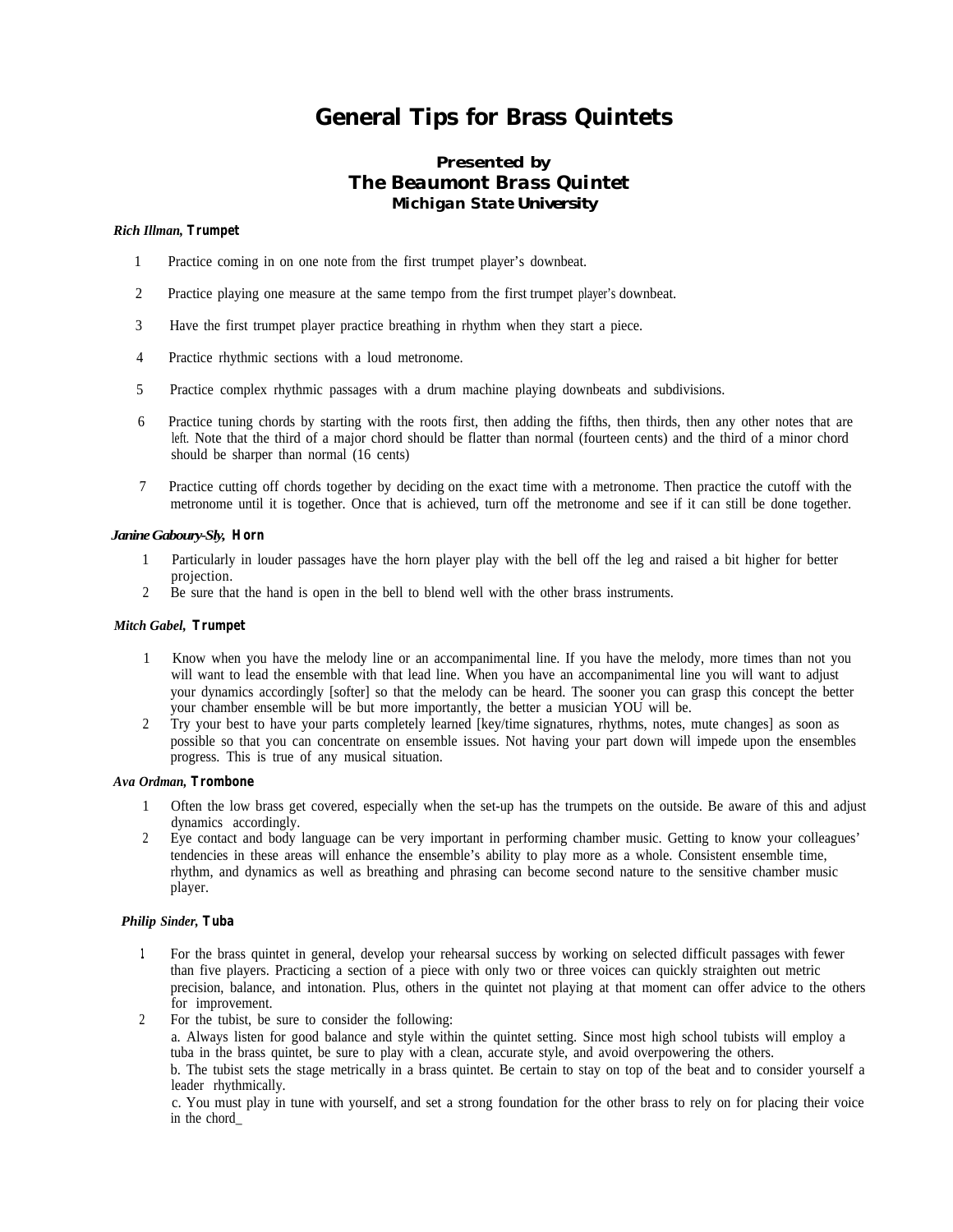### **A Graded List of Repertoire for Young Brass Quintets**

**Rating System - 5: College/Advanced High School, 4: Advanced High School, 3: Moderate High School, 2: Easy High School, 1: Easy High School, Middle School** 

| <b>Composer</b> | <b>Title</b>                          | Publisher                 | Level          |  |
|-----------------|---------------------------------------|---------------------------|----------------|--|
| Adson           | 2 Ayres for Cornetts and<br>Sackbutts | Robert King               | $\overline{2}$ |  |
| Anonymous       | Sonata from<br>Die Bankelsangelieder  | Robert King               | $2/3*$         |  |
| Arnold, Malcolm | Quintet                               | Paterson                  | $4/5*$         |  |
| Baber           | Theme and Fantasia                    | Shawnee                   | 3/4            |  |
| Bach, J.S.      | Contrapunctus I                       | Robert King               | $3/4*$         |  |
| Bach            | Contrapunctus IX                      | Chamber Music Lib.        | $\overline{4}$ |  |
| Bach            | Fugue in G Major, "The Little"        | Gordon Thompson           | 3              |  |
| Bach            | Sheep May Safely Graze                | Gordon Thompson           | $\overline{2}$ |  |
| Bach            | Menuet in G                           | <b>Medici Music Press</b> | 1              |  |
| Bach            | Musette                               | Medici                    | 1              |  |
| Bach            | Jesu, Joy of Man's Desiring           | Queen City Brass Pub.     | 3              |  |
| Bach            | Chorale and Fughetta                  | Kendor Music              | 1              |  |
| Bach            | Fugue in g minor                      | Canadian Brass Pub.       | 3/4            |  |
| Baron           | Impressions of a Parade               | G. Schirmer               | 3              |  |
| Beach           | Music for Brass Quintet               | <b>Theodore Presser</b>   | 3              |  |
| <b>Brade</b>    | 2 Pieces                              | Robert King               | $\overline{2}$ |  |
| <b>Brahms</b>   | Es ist ein Ros' entsprungen           | <b>Robert King</b>        | 2/3            |  |
| Calvert         | 3 Dance Impressions                   | <b>Berandol Music</b>     | 3/4            |  |
| Calvert         | Suite from Monteregian Hills          | <b>Berandol Music</b>     | $3/4*$         |  |
| Charpentier     | Prelude Te Deum                       | PP Music                  | 2/3            |  |

**\*Pieces followed by an asterisk are covered in more detail in the Beaumont Brass Favorites**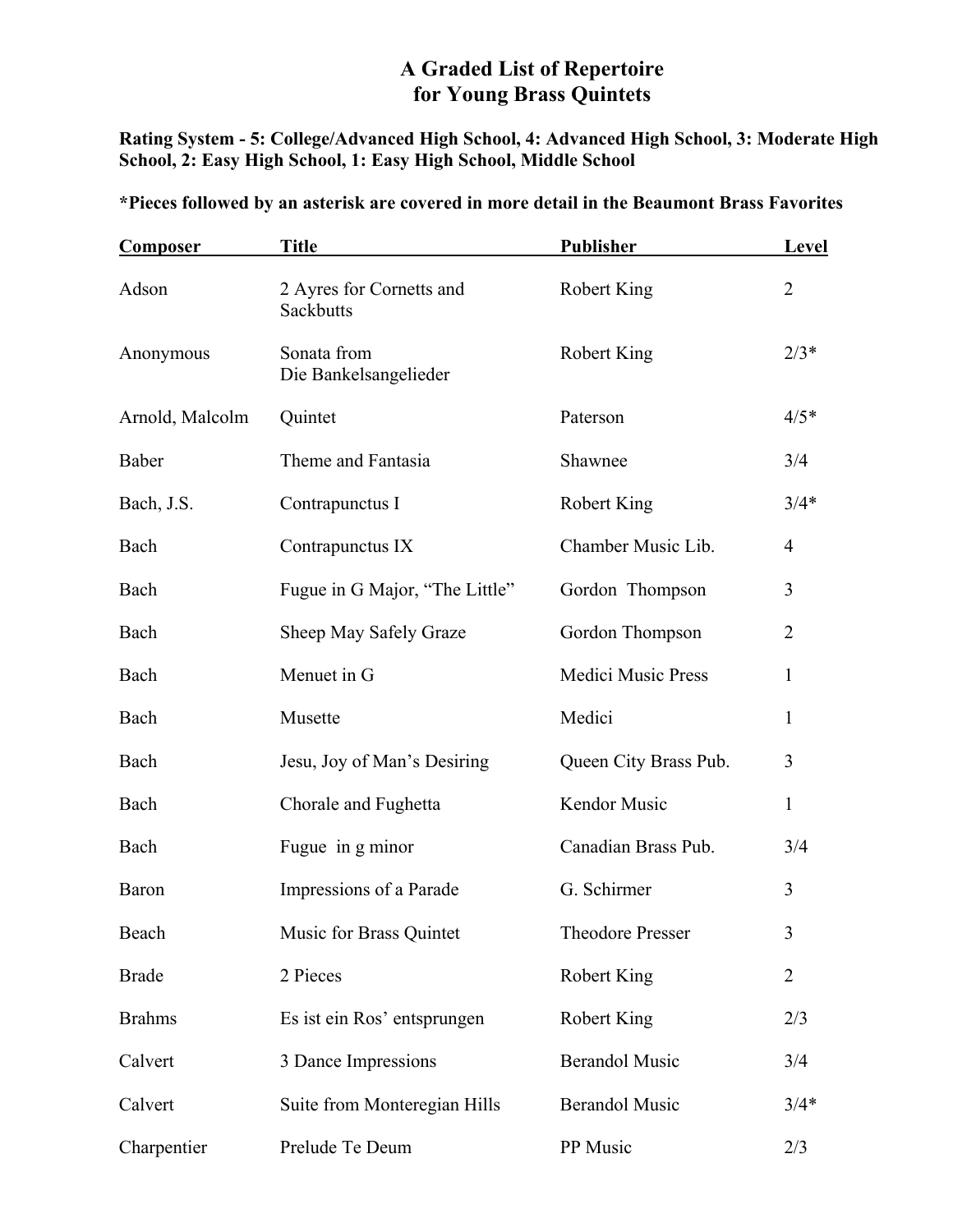| Cheetham    | Scherzo                                    | Western International        | $3/4*$         |
|-------------|--------------------------------------------|------------------------------|----------------|
| Conversi    | Three Canzonas                             | Ludwig Music Pub.            | $\overline{3}$ |
| Dukas       | Fanfare from 'La Peri'                     | Theodore Presser Co.         | $4/5*$         |
| Ewald       | Quintet                                    | <b>Ensemble Publications</b> | $4/5*$         |
| Ewazen      | A Western Fanfare                          | Southern Music Co.           | $\overline{4}$ |
| Farnaby     | Fancies, Toyes, and Dreams                 | Chester Music, Ltd.          | $3*$           |
| Ferrabosco  | Two Madrigals                              | Ludwig Music Pub.            | $\overline{3}$ |
| Frackenpohl | <b>Brass Quintet</b>                       | Theodore Presser Co.         | $4*$           |
| Gabrieli    | Canzona per sonare No. 2                   | Robert King Music Co.        | $3*$           |
| Gabrieli    | Canzona per sonare No. 4                   | Robert King Music Co.        | $3*$           |
| Glasel, ed. | 16 <sup>th</sup> Century Carmina           | Chamber Music Library        | 3              |
| Grieg       | 3 Norwegian Tunes                          | J & W Chester                | $\overline{2}$ |
| Haas        | Two 16 <sup>th</sup> Century Flemish Songs | <b>Shawnee Press</b>         | 3              |
| Haines      | Sonata                                     | Robert King                  | 5              |
| Haines      | Toccata                                    | Robert King                  | 5              |
| Handel      | 2 Arias                                    | <b>Sto-Art Publications</b>  | 3/4            |
| Harris      | 4 Moods                                    | <b>Mentor Music</b>          | 3              |
| Holborne    | 2 Pieces                                   | Robert King                  | $\overline{2}$ |
| Holborne    | 5 Pieces                                   | Robert King                  | $\overline{2}$ |
| Holborne    | 3 Pieces                                   | Robert King                  | $\overline{2}$ |
| Holmes      | <b>Brass Quintet</b>                       | <b>Shawnee Press</b>         | 3              |
| Holst       | $2nd$ Military Suite in F                  | Touch of Brass               | 3/4            |
| Hopkins     | <b>Brass Quintet I</b>                     | <b>Crown Music Press</b>     | 3              |
| Horovitz    | Music Hall Suite                           | Novello & Co.                | 4              |
| Howarth     | 4 Swiss Tunes                              | J. & W. Chester              | 3/4            |
| Husa        | Divertimento for Brass Quintet             | Associated Music Pub.        | $4/5*$         |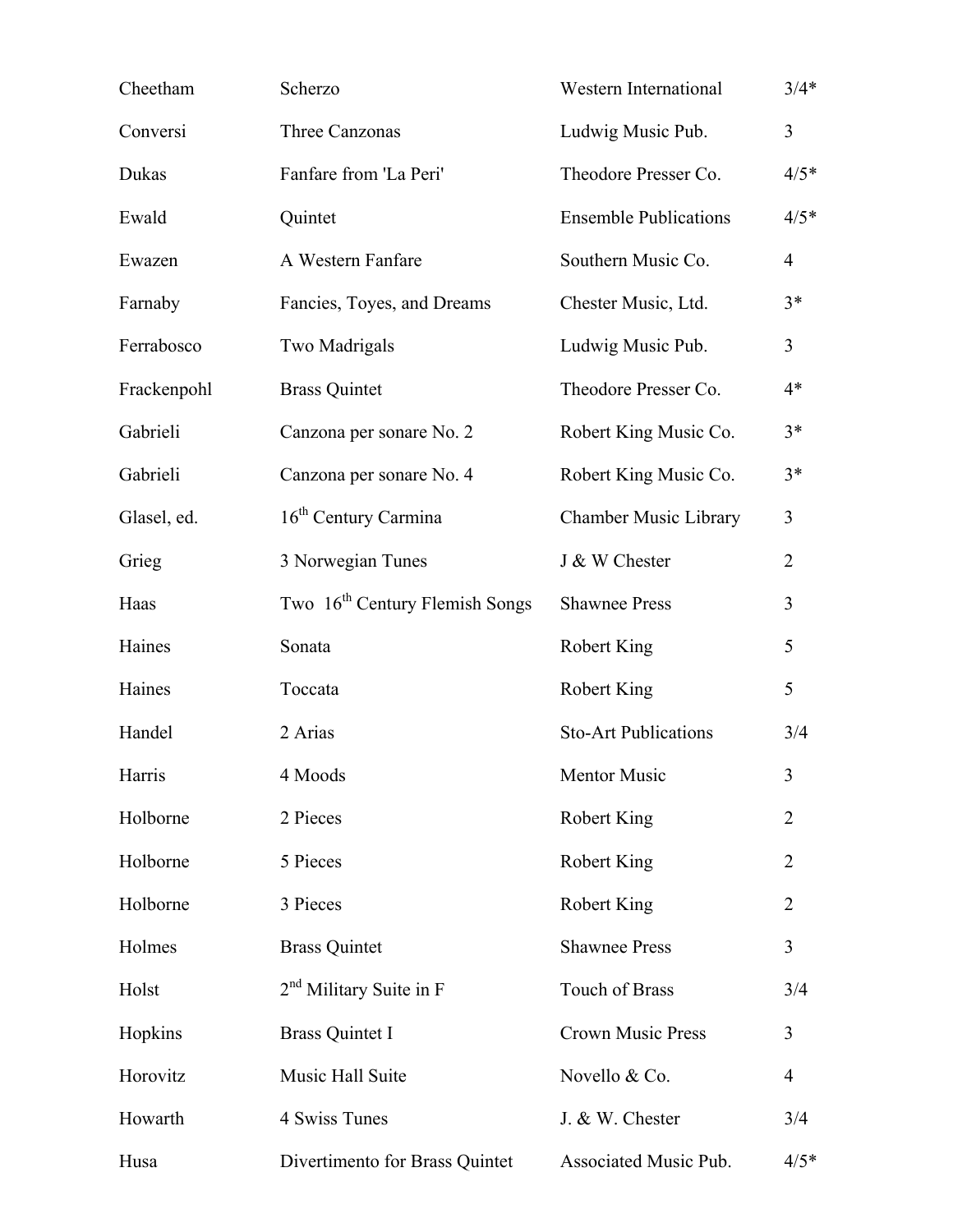| Ives        | 4 Songs                            | Southern Music             | $\overline{2}$ |
|-------------|------------------------------------|----------------------------|----------------|
| Iveson      | Frere Jacques                      | J. & W. Chester            | 3/4            |
| Jenkins     | Newark Seige                       | Queen City Brass Pub.      | $\overline{3}$ |
| Jones       | 4 Movements for 5 Brass            | Mentor Music               | $3/4*$         |
| Josquin     | Motet and Royal Fanfare            | Robert King                | 1              |
| Kempton     | Dimensions in Brass                | Kendor music               | $\mathbf{1}$   |
| Kessel      | Sonata mit blasende Instrumenten   | Robert King                | $\overline{2}$ |
| Lebow       | Popular Suite                      | Southern Music             | $\overline{2}$ |
| Mauer       | 3 Pieces                           | Mentor Music               | 2/3            |
| Mauer       | Scherzo and Lied                   | <b>Mentor Music</b>        | 2/3            |
| Mendelssohn | He That Shall Endure               | <b>Medici Music Press</b>  | $\mathbf{1}$   |
| Mendelssohn | Tarantella                         | J. & W. Chester            | 3/4            |
| Mouret      | Rondeau                            | Robert King                | 3/4            |
| Moussorgsky | Hopak                              | <b>Crown Music Press</b>   | 2              |
| Nagel       | This Old Man March                 | <b>Mentor Music</b>        | 3              |
| Peurl       | Canzoni No. 1                      | <b>Theodore Presser</b>    | $\overline{2}$ |
| Peurl       | Canzoni No. 2                      | Theodore Presser           | 2              |
| Pezel       | Sonata No. 2                       | Robert King                | $\overline{2}$ |
| Pezel       | Sonata No. 22                      | Robert King                | 3              |
| Pezel       | 3 Pieces                           | Robert King                | $3*$           |
| Pezel       | 6 Pieces                           | Robert King                | 3              |
| Previn      | 4 Outings                          | J. & W. Chester            | 5              |
| Purcell     | <b>Trumpet Voluntary</b>           | Robert King                | $\overline{2}$ |
| Purcell     | Voluntary on Old 100 <sup>th</sup> | Robert King                | 3              |
| Rathaus     | <b>Tower Music</b>                 | Associated Music Pub.      | $\overline{2}$ |
| Renwick     | Dance                              | <b>Tromba Publications</b> | 4              |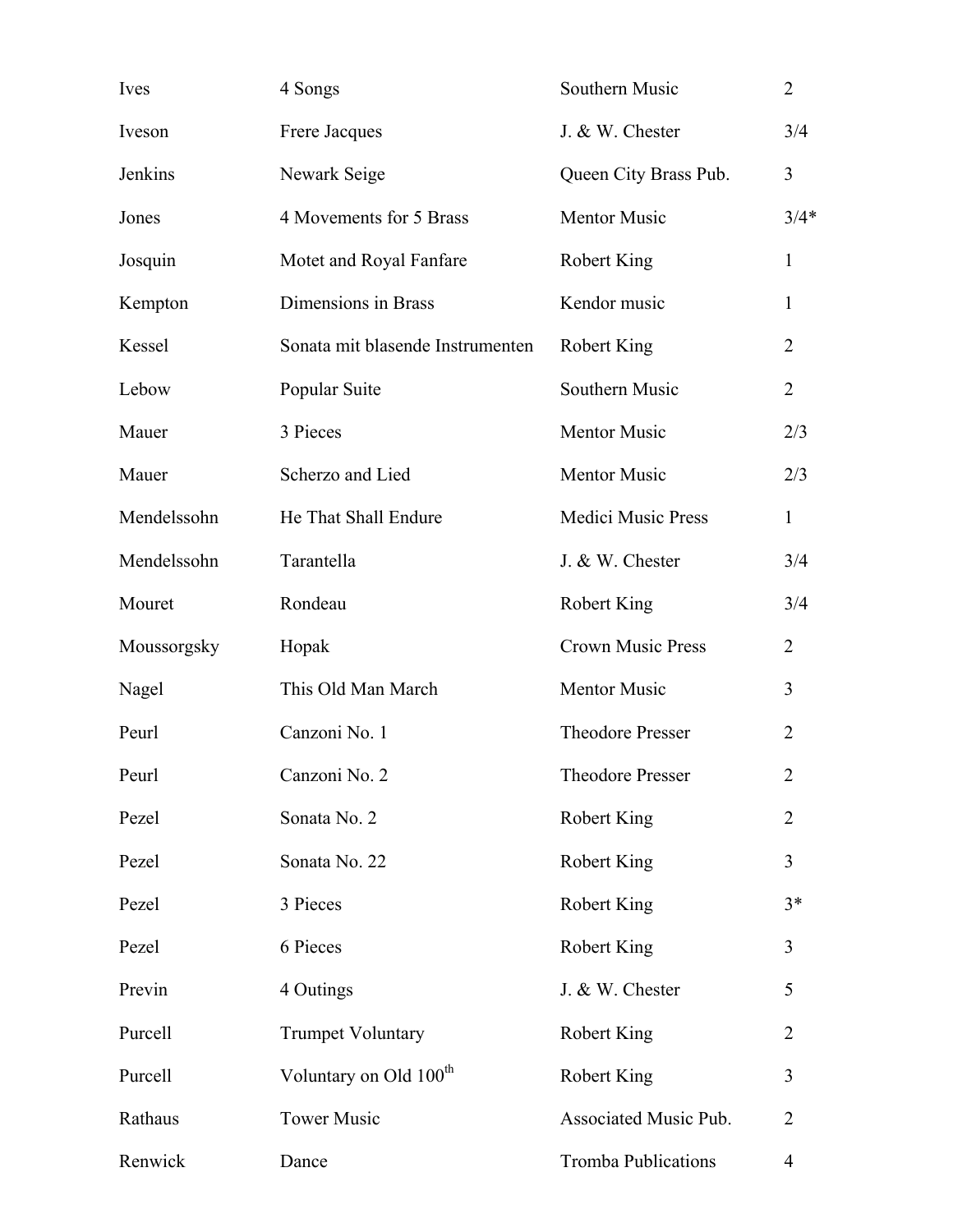| Reynolds, ed. | Centone 1 (Renaissance)              | Southern Music                 | 3/4            |
|---------------|--------------------------------------|--------------------------------|----------------|
| Reynolds, ed. | Centone V (Music of Scheidt)         | Southern Music                 | $3/4*$         |
| Rossini       | Dunque io son                        | The Brass press                | 3              |
| Scheidt       | Canzona bergamasca                   | <b>Ensemble Publications</b>   | $\overline{4}$ |
| Schein        | <b>Two Pieces</b>                    | Robert King Music              | $2/3*$         |
| Schmidt       | 7 Variations on a Hexachord          | Western International Music 3  |                |
| Schmidt       | Variations on a Negro Folksong       | Western International Music 3  |                |
| Schmidt, ed.  | 6 Marches (Mozart, Beethoven, Weber) | <b>Shawnee Press</b>           | $\mathbf{1}$   |
| Shostakovich  | Polka from "Golden Age"              | Cor Publishing                 | $\overline{4}$ |
| Speer         | 6 Sonatas                            | <b>Atlantis Publications</b>   | $\overline{2}$ |
| Spicer        | Divertissement                       | Not Published                  | $3/4*$         |
| Susato        | <b>Renaissance Dances</b>            | J. & W. Chester                | $3*$           |
| Tull          | Exhibition                           | <b>Western International</b>   | $3/4*$         |
| Tull          | Coup de Brass                        | Boosey & Hawkes                | $\overline{4}$ |
| Verdi         | Aida Triumphal March                 | Cor Publishing                 | 3              |
| Vivaldi-Bach  | Concerto                             | Cordon V. Thompson Pub.        | $\overline{4}$ |
| Washburn      | Quintet                              | <b>Oxford University Press</b> | 3              |
| Washburn      | <b>Five Miniatures</b>               | Boosey & Hawkes                | 3              |

## **Training Materials and Collections**

| Composer      | <b>Title</b>                                         |                                     |
|---------------|------------------------------------------------------|-------------------------------------|
| Bach          | 22 Chorales                                          | Robert King                         |
| <b>Barnes</b> | Canadian Brass Beginning Quintets Gordon V. Thompson |                                     |
| Barnes        | <b>Canadian Brass Easy Quintets</b>                  | Gordon V. Thompson                  |
| <b>Barnes</b> | Canadian Brass Intermediate                          | Gordon V. Thompson                  |
| Hidas         | Training Patterns I                                  | <b>Edition Musica Budapest</b>      |
| Hidas         | <b>Training Patterns II</b>                          | <b>Edition Musica Budapest</b>      |
| Reynolds      | 150 Intonation Exercises                             | Wimbledon Music                     |
| Reynolds, ed. | Moravian Chorale Cycle                               | <b>Frederick Music Publications</b> |
| Rubank        | <b>Rubank Festival Collection</b>                    | Rubank                              |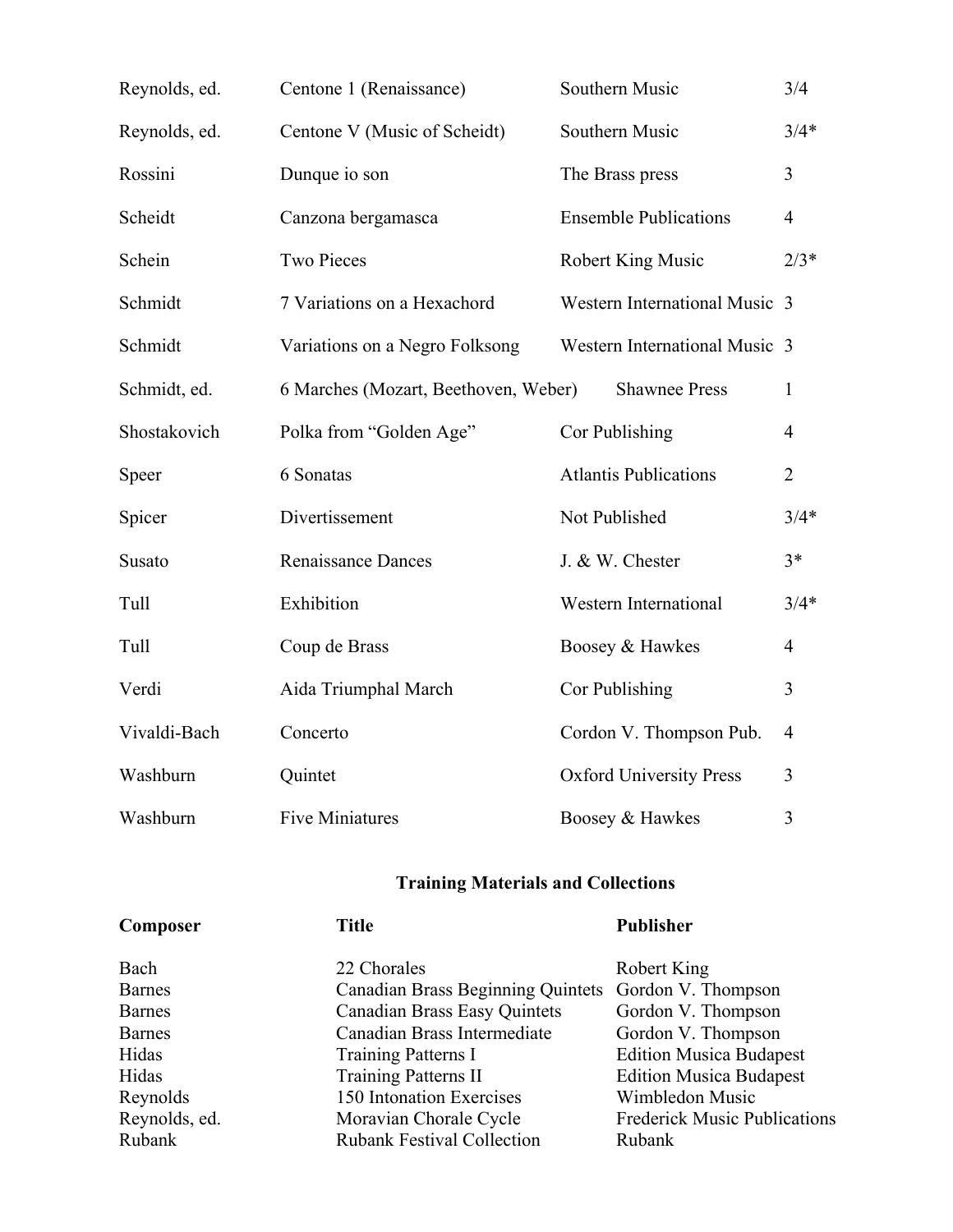## **Beaumont Brass Quintet Favorites**

|                              |                                  |             | <b>WRITTEN</b> |                   |                                                                     |
|------------------------------|----------------------------------|-------------|----------------|-------------------|---------------------------------------------------------------------|
| <b>COMPOSER</b>              | <b>TITLE</b>                     | <b>PART</b> | <b>RANGE</b>   | <b>DIFFICULTY</b> | <b>COMMENTS</b>                                                     |
| <b>Anonymous</b>             | Die Bankelsangerlieder           | Tpt 1       | F#4-F5         | 2.0               | Good starter piece                                                  |
| Ed. By Robert King           |                                  | Tpt 2       | G4-A5          | 3.0               | Clean, single tongue 16ths                                          |
| <b>Robert King Music</b>     |                                  | Horn        | $C4-D5$        | 2.0               | Rhythm must be very precise. Match articulation, etc. with trombone |
|                              |                                  | Tbn         | Bb2-Eb4        | 2.0               | A bit taxing with little rest                                       |
|                              |                                  | Tba         | $C2 - Eb3$     | 3.0               | Steady pulse and clear attacks are a must                           |
| Bach, JS                     | <b>Contrapunctus I</b>           | Tpt 1       | A3-Bb5         | 3.0               | Good intro to Bach                                                  |
| Ed. By Robert King           |                                  | Tpt 2       | A3-A5          | 4.0               | Independent parts, endurance                                        |
| <b>Robert King Music</b>     |                                  | Horn        | G3-Eb5         | 4.0               | Horn begins piece. Large range.                                     |
|                              |                                  | Tbn         | A2-F4          | 3.0               | Good piece from this period for H.S. musician                       |
|                              |                                  | Tba         | F1-C3          | 4.0               | Wider range and independence of voices overall create challenges    |
|                              |                                  |             |                |                   | (There is a Baritone part that can substitute for Tuba)             |
| Bach, JS                     | <b>Contrapunctus IX</b>          | Tpt 1       | D4-A5          | 4.0               | Good for steady eighth note practice                                |
| Arr. By John Glasel          |                                  | Tpt 2       | C#4-A5         | 4.5               | Opening solo, independent parts, endurance                          |
| <b>Chamber Music Library</b> |                                  | Horn        | F#3-D5         | 4.0               | Long phrases                                                        |
|                              |                                  | Tbn         | G2-A4          | 4.0               | Some difficult slide work and exposed playing                       |
|                              |                                  | Tba         | G1 - Ab3       | 4.5               | Overall technique and tricky entrances make this more challenging   |
| <b>Calvert, Morley</b>       | Suite from the Monteregian Hills |             |                |                   |                                                                     |
| <b>Cee &amp; Cee Music</b>   | 1. La Marche                     | Tpt 1       | $C4-C6$        | 3.0               | Good dynamic contrasts                                              |
|                              |                                  | Tpt 2       | G3-E5          | 3.0               | Opening syncopated rhythmns, accidentals at B, key change at C      |
|                              |                                  | Horn        | C4-Eb5         | 3.0               | Some fast tonguing                                                  |
|                              |                                  | Tbn         | G2-Eb4         | 3.0               | Some tenor clef and sensitive low notes                             |
|                              |                                  | Tba         | $F1 - Ab3$     | 4.0               | brisk compound meter, some featured tuba moments                    |
|                              | 2. Chanson Melancolique          | Tpt 1       | D4-C6          | 3.0               | Good for compound meter work                                        |
|                              |                                  | Tpt 2       | G3-G5          | 3.0               | Slow compound meter may provide rhythmic complications at first     |
|                              |                                  | Horn        | C4-G5          | 4.0               | Opening solo is high tessitura, sustained, little chance to breath  |
|                              |                                  | Tbn         | Ab2-C4         | 4.0               | Tenor clef, very awkward without F-attachment                       |
|                              |                                  | Tba         | Ab1 - A3       | 3.0               | slow movement, several ensemble challenges                          |
|                              | 3. Valse Ridicule                | Tpt 1       | G4-A5          | 3.0               | Humerous but worthwhile                                             |
|                              |                                  | Tpt 2       | C4-E5          | 3.0               | Waltz feel with unexpected 2 against 3 feel. Opening rhythmns       |
|                              |                                  | Horn        | C4-Ab5         | 3.0               | Style and rubato will be the most difficult concepts                |
|                              |                                  | Tbn         | Bb2-Ab4        | 3.0               | Tenor clef                                                          |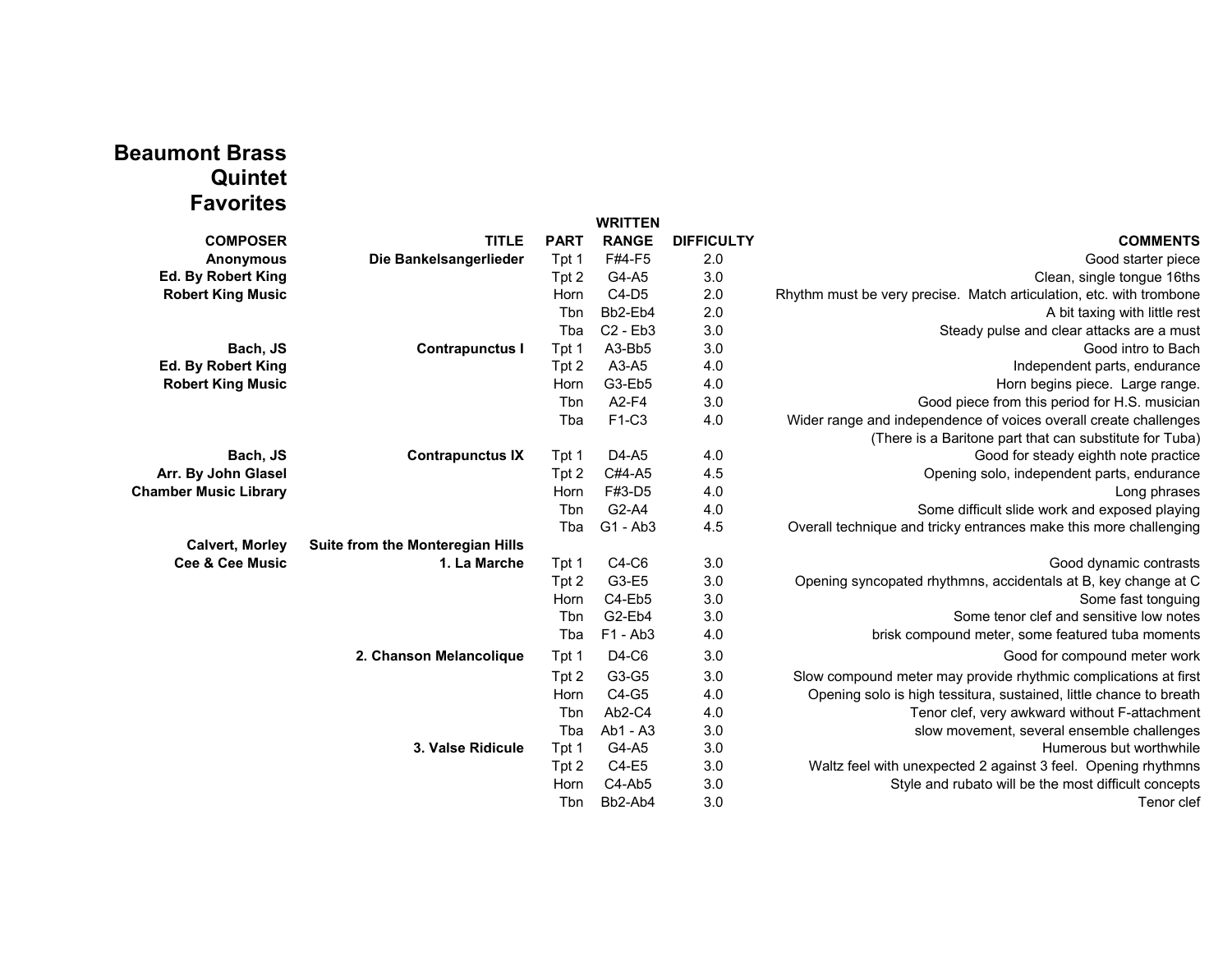|                              |                                  | Tba   | Bb1 - D#4       | 5.0 | brief higher passage, challenging rhythms                      |
|------------------------------|----------------------------------|-------|-----------------|-----|----------------------------------------------------------------|
|                              | 4. Danse Villageoise             | Tpt 1 | C4-A5           | 4.0 | Challenging double tongued passages                            |
|                              |                                  | Tpt 2 | A3-A5           | 4.5 | same as first trumpet                                          |
|                              |                                  | Horn  | C3-F#5          | 5.0 | Fast, awkward double tongued passages                          |
|                              |                                  | Tbn   | $F2-F4$         | 5.0 | Tenor clef, low double tonging                                 |
|                              |                                  | Tba   | $F1 - Bb3$      | 5.0 | requires double tongue and solid technique                     |
| Cheetham, John               | <b>Scherzo</b>                   | Tpt 1 | G4-Bb5          | 3.0 | Rhythmically challenging                                       |
| <b>Avant Music</b>           |                                  | Tpt 2 | Db4-D5          | 4.0 | Rhythmically challenging                                       |
|                              |                                  | Horn  | C4-E5           | 4.0 | No rests, lengthy solo, challenging rhythms                    |
|                              |                                  | Tbn   | D3-F4           | 3.0 | Easy range, meter changes                                      |
|                              |                                  | Tba   | $C2 - A3$       | 4.0 | Great writing for tuba with some fun metric challenges         |
| Dukas, Paul                  | <b>Fanfare from 'La Peri'</b>    | Tpt 1 | C4-A5           | 4.0 | No rests, rhythmically challenging                             |
| Arr. By Wayne Barrington     |                                  | Tpt 2 | D4-F5           | 4.5 | rhythmic accuracy, triple tonguing                             |
| <b>Theodore Presser Co.</b>  |                                  | Horn  | C4-Gb5          | 5.0 | No rests, triple tonguing, must be very strong player          |
|                              |                                  | Tbn   | D3-Ab4          | 5.0 | Tenor clef, taxing on the "chops"                              |
|                              |                                  | Tba   | A1-Bb3          | 4.0 | Triple tongued moments plus a high tessitura create challenges |
| <b>Ewald, Victor</b>         | Quintet                          |       |                 |     |                                                                |
| <b>Ensemble Publications</b> | I. Moderato                      | Tpt 1 | $C4-C6$         | 4.0 | Beautiful lyrical melodies                                     |
|                              |                                  | Tpt 2 | <b>B3-G5</b>    | 4.0 | Ensemble issues re: tempo changes, 16th note licks @ 15        |
|                              |                                  | Horn  | C4-Gb5          | 5.0 | Lots of accidentals. Very little rest.                         |
|                              |                                  | Tbn   | Bb2-Gb4         | 5.0 | Written for valves, some fast technical passages               |
|                              |                                  | Tba   | <b>Bb1 - C4</b> | 4.0 | nice lyrical/technical variety for tuba                        |
|                              | II. Adagio/Allegro               | Tpt 1 | D4-Bb5          | 3.0 | Good use of 5/4 time                                           |
|                              |                                  | Tpt 2 | C4-F5           | 3.0 | Ensemble issues re: tempo changes, 16ths @ Adagio are slow     |
|                              |                                  | Horn  | C4-Eb5          | 4.0 | Difficult keys, awkward transitions                            |
|                              |                                  | Tbn   | A2-F4           | 4.0 | Awkward technique, breathing challenges                        |
|                              |                                  | Tba   | Ab1 - Gb3       | 5.0 | mixed meter challenges in 5 and 6 flats                        |
|                              | III. Allegro Moderato            | Tpt 1 | D4-A5           | 3.0 | Highly recommended for HS players                              |
|                              |                                  | Tpt 2 | $C4-F5$         | 3.0 | Difficulties lie in knowing when you have the melody or not    |
|                              |                                  | Horn  | C4-F5           | 4.0 | Very little rest throughout. Requires a strong player          |
|                              |                                  | Tbn   | <b>B2-F4</b>    | 3.0 | Good HS tune                                                   |
|                              |                                  | Tba   | A1 - Bb3        | 3.5 | march style, great writing for tuba                            |
| <b>Farnaby, Giles</b>        | <b>Fancies, Toyes and Dreams</b> |       |                 |     |                                                                |
| Arr. By Elgar Howarth        | <b>The Old Spagnoletta</b>       | Tpt 1 | E4-A5           | 3.0 | 6/4 counting in two                                            |
| <b>Chester Music Ltd.</b>    |                                  | Tpt 2 | E4-F5           | 3.5 | 6/4 meter in two, mm14-15 double tongue 16ths or slur          |
|                              |                                  | Horn  | C#4-F5          | 3.0 | No rests                                                       |
|                              |                                  | Tbn   | A2-G4           | 3.0 | Counting                                                       |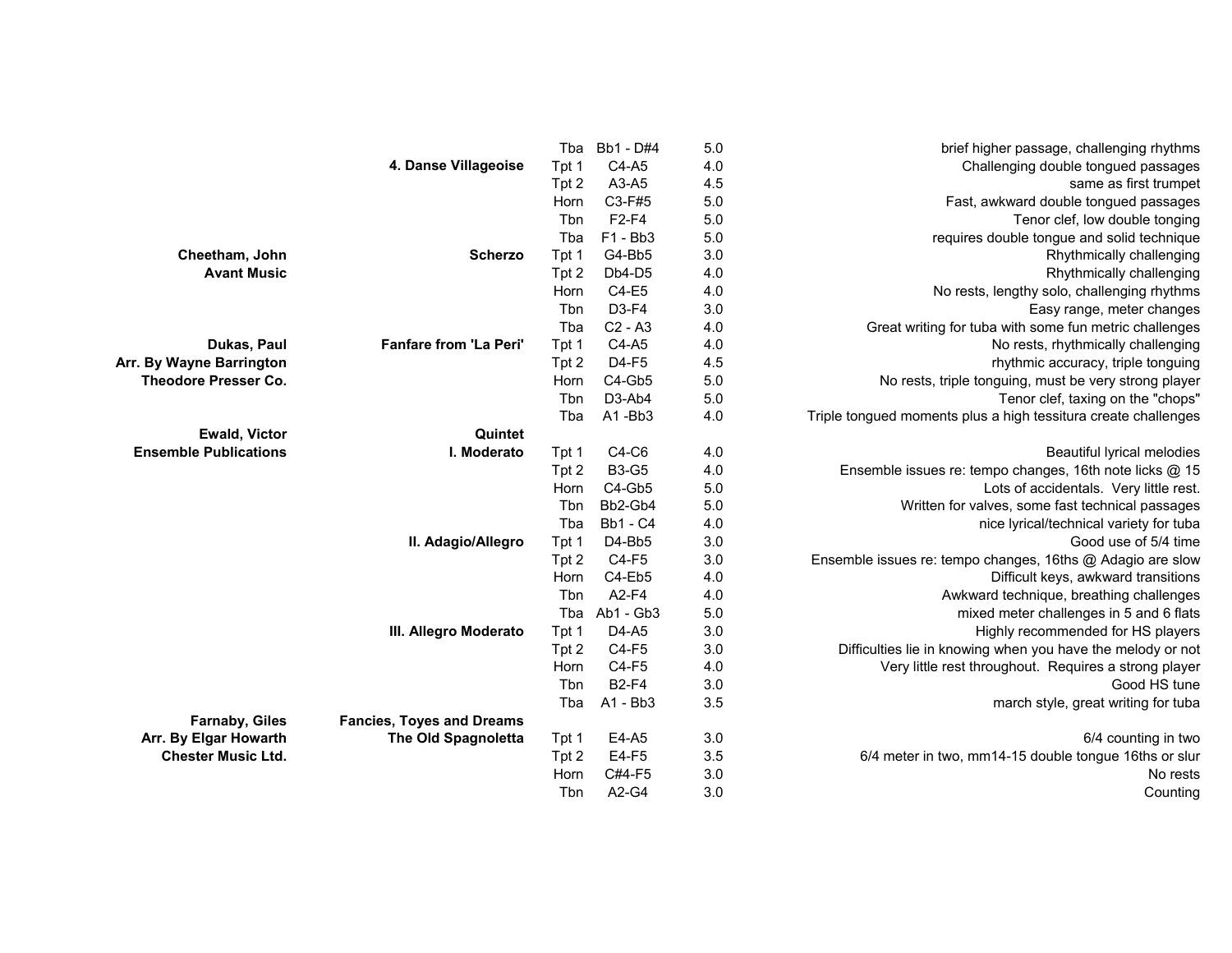|                             |                        | Tba   | D <sub>2</sub> - G <sub>3</sub> | 3.0 | compound meter counting challenges                             |
|-----------------------------|------------------------|-------|---------------------------------|-----|----------------------------------------------------------------|
|                             | <b>His Rest</b>        | Tpt 1 | E4-E5                           | 2.0 | Doubled in Tpt 2, may trade back and forth                     |
|                             |                        | Tpt 2 | E4-E5                           | 2.0 | if with repeats, alternate with 1st trumpet to save chops      |
|                             |                        | Horn  | E4-D5                           | 3.0 | Slow, sustained and no rests                                   |
|                             |                        | Tbn   | D3-D4                           | 2.0 | easy                                                           |
|                             |                        | Tba   | $G2 - A3$                       | 3.0 | requires soft control                                          |
|                             | <b>Tell mee Daphne</b> | Tpt 1 | D4-A5                           | 3.0 | Challenging pianissimo lines                                   |
|                             |                        | Tpt 2 | D#4-A5                          | 3.0 | Double time feel mm 9 entrances off of 16th note rest          |
|                             |                        | Horn  | D4-D#5                          | 3.0 | Legato sixteenth note passages                                 |
|                             |                        | Tbn   | <b>B2-F4</b>                    | 3.0 | potential pitch problems with B2 and F#3                       |
|                             |                        | Tba   | A1 - A3                         | 4.0 | tuning and soft control can be tricky                          |
|                             | A Toye                 | Tpt 1 | A4-C6                           | 3.0 | High tessitura                                                 |
|                             |                        | Tpt 2 | D4-F5                           | 3.0 | Optional double-tonguing in mm's 29-30 on repeat               |
|                             |                        | Horn  | D4-F5                           | 3.0 | Some tricky rhythmic ensemble passages                         |
|                             |                        | Tbn   | C3-Eb4                          | 2.0 | easy                                                           |
|                             |                        | Tba   | Ab1 - Ab3                       | 4.0 | rapid tongue and steadiness a must                             |
|                             | <b>His Dreame</b>      | Tpt 1 | <b>B3-G5</b>                    | 2.0 | Doubled in Tpt 2, may trade back and forth                     |
|                             |                        | Tpt 2 | <b>B3-G4</b>                    | 2.5 | 4/2 time relationship                                          |
|                             |                        | Horn  | Bb3-D5                          | 2.0 | Intonation                                                     |
|                             |                        | Tbn   | Bb2-Eb4                         | 2.0 | In 4/2 time, no rests                                          |
|                             |                        | Tba   | $C2 - Ab3$                      | 3.0 | smooth style needed in 4/2 time signature                      |
| Farnaby (cont.)             | The New Sahoo          | Tpt 1 | D4-B5                           | 4.0 | Challenging double tongued passages                            |
|                             |                        | Tpt 2 | D4-A5                           | 4.0 | mm 7 16th notes [double tonguing], optional ornamentation mm22 |
|                             |                        | Horn  | $C4-D5$                         | 4.0 | Syncopation, double tongue, no rests                           |
|                             |                        | Tbn   | C3-C4                           | 2.0 | no rests                                                       |
|                             |                        | Tba   | $C2 - G3$                       | 4.0 | faster technique required in C major                           |
| Frackenpohl, Arthur         | <b>Brass Quintet</b>   |       |                                 |     |                                                                |
| <b>Theodore Presser Co.</b> | I. March               | Tpt 1 | A3-C6                           | 4.0 | Angular melodies, challenging rhythms                          |
|                             |                        | Tpt 2 | A3-G5                           | 4.0 | Tricky rhythms and articulations                               |
|                             |                        | Horn  | F3-G5                           | 4.0 | Metric changes, rhythmically challenging                       |
|                             |                        | Tbn   | G2-G4                           | 4.0 | Lays well, some rhythmic challenges                            |
|                             |                        | Tba   | G1-F3                           | 4.0 | stylistic and metric challenges                                |
|                             | <b>II.Blues</b>        | Tpt 1 | <b>B4-D6</b>                    | 4.0 | Challenging melody up to high D                                |
|                             |                        | Tpt 2 | Bb3-F5                          | 3.0 | Nice slow solo                                                 |
|                             |                        | Horn  | Ab3-G5                          | 4.0 | Extensive horn solo at the beginning                           |
|                             |                        | Tbn   | Bb2-Ab4                         | 4.0 | Some tenor clef, nice lyrical solo                             |
|                             |                        | Tba   | <b>Bb1-F3</b>                   | 3.0 | slow movement in Blues setting                                 |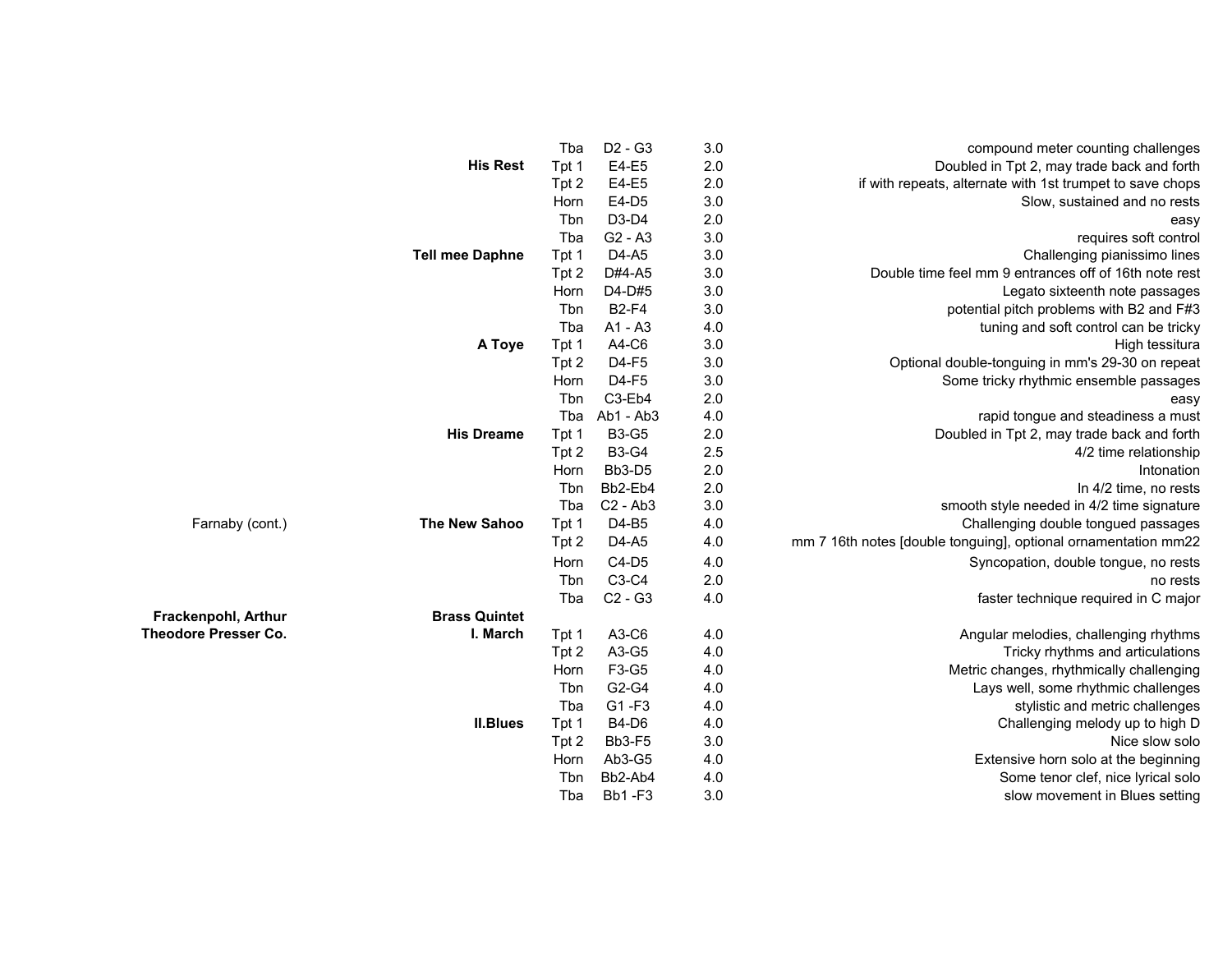|                              | III. Rondo               | Tpt 1       | $C4-A5$       | 3.0     | Rhythmically challenging                                                 |
|------------------------------|--------------------------|-------------|---------------|---------|--------------------------------------------------------------------------|
|                              |                          | Tpt 2       | A3-G5         | 3.0     | Rhythmically challenging                                                 |
|                              |                          | Horn        | <b>B3-E5</b>  | 4.0     | Tricky rhythm                                                            |
|                              |                          | Tbn         | A2-G4         | 3.0     | Good range, some rhythmic challenges                                     |
|                              |                          | Tba         | <b>Bb1-E3</b> | 4.5     | tricky metrically, frequent style alterations                            |
| Gabrieli, Giovanni           | Canzona per sonare No. 2 | Tpt 1       | F#4-A5        | 3.0     | User friendly                                                            |
| Ed. By Robert King           |                          | Tpt 2       | $C4-D5$       | 3.5     | Independent melodic lines, dynamic contrasts                             |
| <b>Robert King Music Co.</b> |                          | Horn        | $C4-D5$       | 3.0     | Range is very comfortable. Several slurred sixteenth note passages.      |
|                              |                          | Tbn         | F2-C4         | 3.0     | A standard, tuba doubles trombone                                        |
|                              |                          | Tba         | F1-C3         | 3.0     | Octaves with trombone, busy scalework, but good key and register         |
| Gabrieli, Giovanni           | Canzona per sonare No. 4 | Tpt 1       | F#4-A5        | 3.5     | Independent melodic lines, dynamic contrasts                             |
| Ed. By Robert King           |                          | Tpt 2       | G3-E4         | 3.0     | Challenging melody down to low G                                         |
| <b>Robert King Music Co.</b> |                          | Horn        | Bb3-F5        | 3.0     | Slightly higher tessitura than #2. Requires more endurance.              |
|                              |                          | Tbn         | F2-C3         | $3.0\,$ | Pretty straight ahead                                                    |
|                              |                          | Tba         | F1-Bb2        | 2.5     | Rather straightforward                                                   |
| Husa, Karel                  | <b>Divertimento</b>      |             |               |         |                                                                          |
| <b>Associated Music</b>      | Overture                 | Tpt 1       | C4-G5         | 2.0     | Loud, intense playing                                                    |
| Publishers, Inc.             |                          | Tpt 2       | A3-D5         | 3.0     | Different harmonization than one might be used to for intonation         |
|                              |                          | Horn        | Bb3-Eb5       | 3.0     | No rests. Requires much endurance and good breath control                |
|                              |                          | Tbn         | Gb2-D3        | 3.0     | Loud, no rests                                                           |
|                              |                          | Tba         | Gb1 - Eb3     | 3.0     | broad and weighty overture                                               |
|                              | <b>Scherzo</b>           | Tpt 1       | G4-A5         | 3.0     | Challenging double tongued passages                                      |
|                              |                          | Tpt 2       | C#4-Eb5       | 4.0     | Opening 8th note section, double tonguing at end of mvmt                 |
|                              |                          | Horn        | <b>B3-F5</b>  | 5.0     | Very fast double tonguing, difficult ensemble spots, lots of accidentals |
|                              |                          | <b>T</b> bn | F2-F#4        | 4.0     | Challenging low playing                                                  |
|                              |                          | Tba         | $F1 - F#3$    | $5.0\,$ | challenges in meter and control                                          |
| Husa (cont.)                 | Song                     | Tpt 1       | F#4-A#5       | 3.0     | Very taxing due to long, high notes                                      |
|                              |                          | Tpt 2       | F#3-E5        | 4.0     | Harmon Mute at opeing on F#3 intonation, pp at end, ens. Fermatas        |
|                              |                          | Horn        | <b>B3-C#5</b> | 4.0     | Long, slow, muted solo--rubato                                           |
|                              |                          | Tbn         | D2-F#4        | 5.0     | Low to D2 (valve), difficult tuning with mute                            |
|                              |                          | Tba         | E1-E3         | 5.0     | soft and muted, control is tricky                                        |
|                              | <b>Slovak Dance</b>      | Tpt 1       | <b>B3-A5</b>  | 3.0     | Rhythmically challenging                                                 |
|                              |                          | Tpt 2       | C#4-F#5       | $5.0\,$ | Rhythmically challenging, fast tempos to the end, advanced piece         |
|                              |                          | Horn        | F#3-E5        | $5.0\,$ | Tricky rhythms that fly by and leave you breathless                      |
|                              |                          | Tbn         | $C2-A4$       | 5.0     | Awkward low playing, F-attachment necessary, tricky rhythms              |
|                              |                          | Tba         | $C1 - A3$     | 5.0     | lengthy movement with metric and technical challenges                    |

**Jones, Collier Four Movements for Five Brass**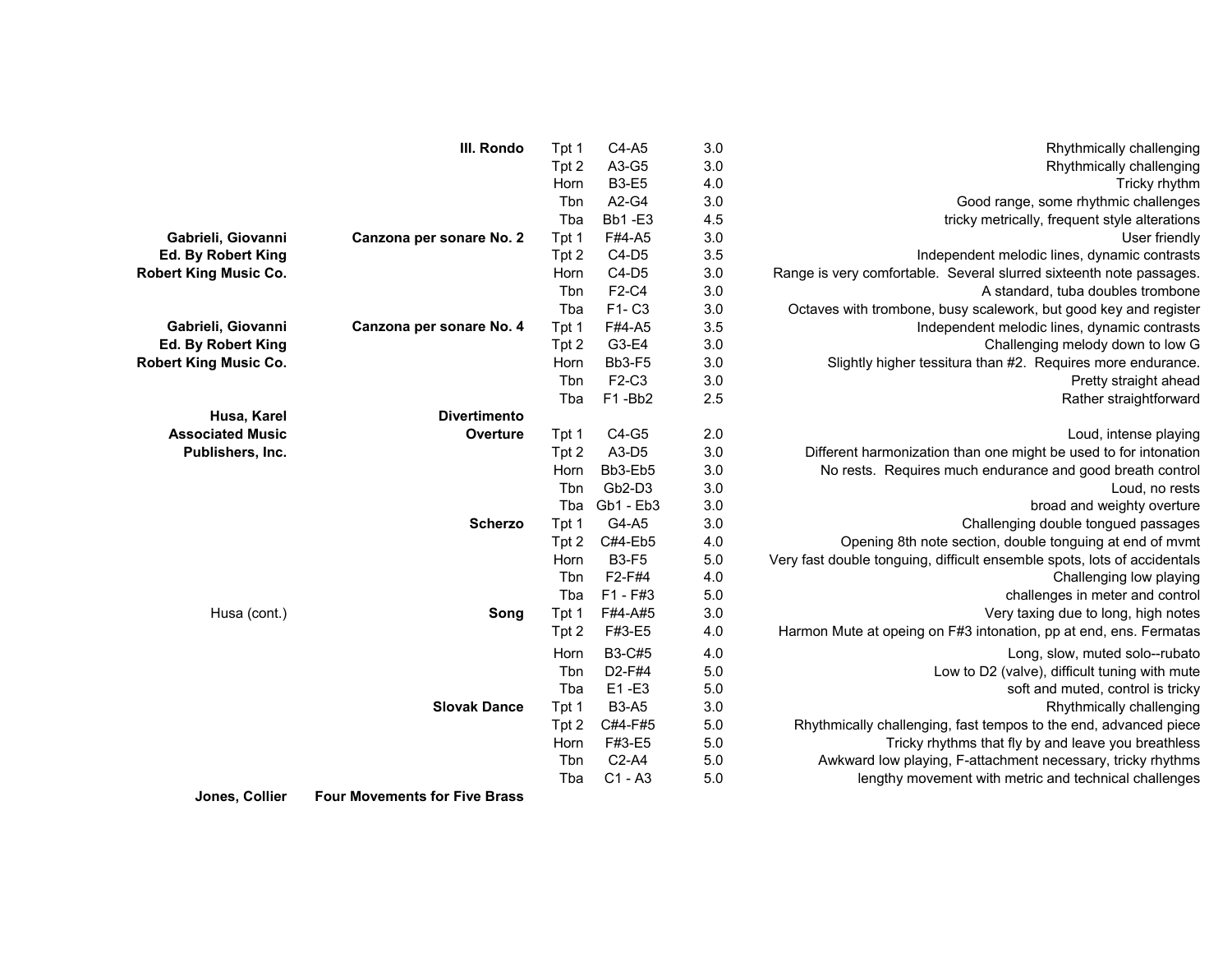| Mentor Music, Inc.           | 1. Introduction and March | Tpt 1 | D4-B5                           | 3.0     | Rhythmically challenging                                           |
|------------------------------|---------------------------|-------|---------------------------------|---------|--------------------------------------------------------------------|
|                              |                           | Tpt 2 | D4-G5                           | 3.0     | Rhythmically challenging                                           |
|                              |                           | Horn  | C4-G5                           | 3.0     | Straight forward                                                   |
|                              |                           | Tbn   | $C3-F4$                         | $3.0\,$ | Easy range, tricky rhythms                                         |
|                              |                           | Tba   | F2 - C4                         | 4.0     | delicate writing in upper range                                    |
|                              | 2. Pretentions            | Tpt 1 | A4-C6                           | 3.0     | Good dynamic contrasts                                             |
|                              |                           | Tpt 2 | A3-G5                           | $3.0\,$ | Good dynamic contrasts                                             |
|                              |                           | Horn  | $D4-D5$                         | 2.0     | Fairly easy                                                        |
|                              |                           | Tbn   | Eb3-G4                          | $3.0\,$ | Musically challenging, dynamics                                    |
|                              |                           | Tba   | $F2 - F3$                       | $3.0\,$ | tuba part is easy, but several ensemble challenges                 |
|                              | 3. Waltz                  | Tpt 1 | A3-A5                           | $3.0\,$ | Rhythmically challenging                                           |
|                              |                           | Tpt 2 | A3-E4                           | 3.0     | Rhythmically challenging                                           |
|                              |                           | Horn  | A3-D5                           | $3.0\,$ | M etric changes                                                    |
|                              |                           | Tbn   | Ab2-F4                          | 3.0     | Tricky rhythms                                                     |
|                              |                           | Tba   | F <sub>2</sub> - G <sub>4</sub> | 5.0     | tuba heads to a high register G4 at one point, frequent leaps      |
|                              | 4. Finale - Allegro       | Tpt 1 | $C4-B5$                         | 3.0     | Rhythmically challenging                                           |
|                              |                           | Tpt 2 | C4-G5                           | $3.0\,$ | Rhythmically challenging                                           |
|                              |                           | Horn  | D4-A5                           | 4.0     | Higher range, large leaps, few rests                               |
|                              |                           | Tbn   | Bb2-F4                          | 3.0     | Meter changes                                                      |
|                              |                           | Tba   | F2 - Bb3                        | 4.0     | some counting challenges                                           |
| Pezel, Johann                | <b>Three Pieces</b>       |       |                                 |         |                                                                    |
| Ed. By Robert King           | Intrada                   | Tpt 1 | G4-A5                           | 3.0     | Many possibilities for ornaments                                   |
| <b>Robert King Music Co.</b> |                           | Tpt 2 | C4-G5                           | $3.0\,$ | ending 2nd time try f instead of p and rit.                        |
|                              |                           | Horn  | C4-G5                           | 3.0     | Straight forward                                                   |
|                              |                           | Tbn   | $C3-F4$                         | 2.0     | Straight ahead, even 16ths                                         |
|                              |                           | Tba   | F2 - Bb3                        | 3.5     | tubist should use baritone part and drop to lower octave as needed |
|                              | Sarabande                 | Tpt 1 | E4-A5                           | 3.0     | No rests                                                           |
|                              |                           | Tpt 2 | <b>B3-C5</b>                    | 3.0     | ouch, where are the rests?                                         |
|                              |                           | Horn  | <b>B3-C5</b>                    | 2.0     | No rests, but not a difficult range                                |
|                              |                           | Tbn   | F3-F4                           | 2.0     | No rests                                                           |
|                              |                           | Tba   | Bb2 - Bb3                       | $3.0\,$ | simple looking scalar line needs craft                             |
|                              | <b>Bal</b>                | Tpt 1 | G4-A5                           | $3.0\,$ | Many possibilities for ornaments                                   |
|                              |                           | Tpt 2 | C4-E5                           | 3.0     | some leaps of 4ths/5ths that may be awkward at first               |
|                              |                           | Horn  | $C4-E5$                         | $3.0\,$ | Li ght, fast articulation                                          |
|                              |                           | Tbn   | F3-F4                           | 2.0     | Rhythmic stability a must                                          |
|                              |                           | Tba   | A2 - Bb3                        | 2.5     | easy bass line                                                     |
| Scheidt, Samuel              | Canzona Bergamasca        | Tpt 1 | D4-B5                           | 4.0     | Challenging double tongued passages                                |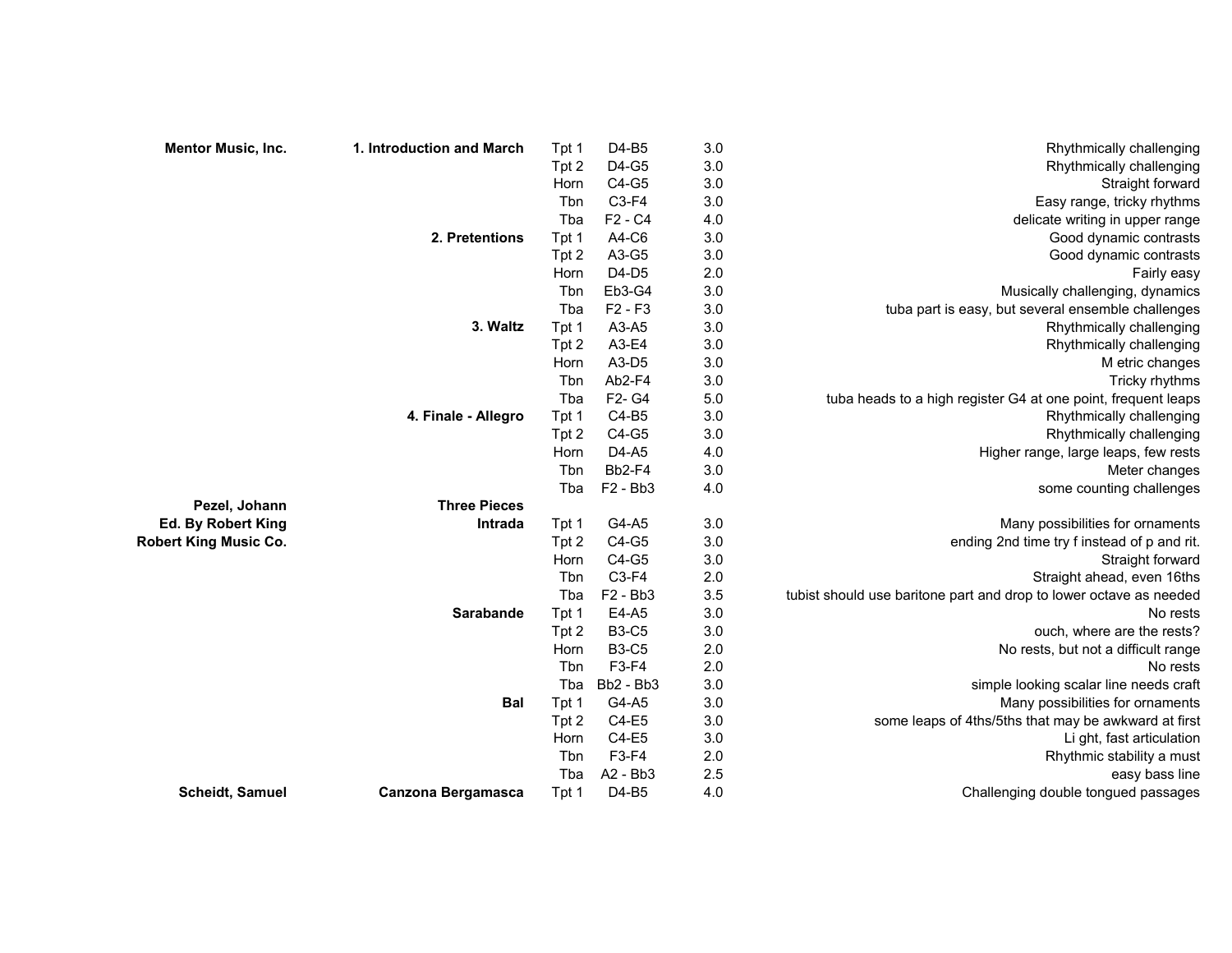| Ed. By De Jong               |                   | Tpt 2 | $C4-F5$         | 4.0 | Double-tonguing, experiment with ornamentation, duple-triple-duple |
|------------------------------|-------------------|-------|-----------------|-----|--------------------------------------------------------------------|
| <b>Ensemble Publications</b> |                   | Horn  |                 | 5.0 | Very fast double tonguing required                                 |
|                              |                   | Tbn   | Bb2-D4          | 4.0 | Potential ensemble problems, trading off and staying in tempo      |
|                              |                   | Tba   | $C2 - G3$       | 3.5 | Great technical workout!                                           |
| <b>Scheidt, Samuel</b>       | <b>Centone V</b>  |       |                 |     |                                                                    |
| Arr. By Verne Reynolds       | I. Allegro        | Tpt 1 | C4-B5           | 3.0 | Many possibilities for ornaments                                   |
| <b>Southern Music Co.</b>    |                   | Tpt 2 | $C4-F5$         | 3.5 | Challenging double tongued passages                                |
|                              |                   | Horn  | C4-E5           | 3.0 | Long, few rests, metric changes                                    |
|                              |                   | Tbn   | Bb2-D3          | 3.0 | Must keep count                                                    |
|                              |                   | Tba   | <b>Bb1-F3</b>   | 4.0 | independant contrapuntal entrances for tuba                        |
|                              | <b>II.Andante</b> | Tpt 1 | F#4-G5          | 3.0 | Excellent for intonation work                                      |
|                              |                   | Tpt 2 | D4-D5           | 2.5 | Dynamic contrasts, accurate tempo changes                          |
|                              |                   | Horn  | $C4-D5$         | 3.0 | Long, sustained phrases, some exposes playing                      |
|                              |                   | Tbn   | C3-C4           | 3.0 | Good range, chorale style                                          |
|                              |                   | Tba   | <b>Bb1 - D3</b> | 3.0 | chorale style bass line                                            |
|                              | III. Presto       | Tpt 1 | D4-A5           | 4.0 | Challenging double tongued passages                                |
|                              |                   | Tpt 2 | D4-G5           | 5.0 | Challenging double tongued passages                                |
|                              |                   | Horn  | $C4-D5$         | 4.0 | Some double tonguing                                               |
|                              |                   | Tbn   | C3-D4           | 2.0 | Trumpets do all the work                                           |
|                              |                   | Tba   | A1 - F3         | 4.0 | some rapid articulation and fast technique                         |
|                              | IV. Largo         | Tpt 1 | E4-F5           | 2.0 | Excellent for intonation work                                      |
|                              |                   | Tpt 2 | <b>B3-A4</b>    | 4.0 | Soft playing                                                       |
|                              |                   | Horn  | A3-A4           | 3.0 | Long, sustained phrases                                            |
|                              |                   | Tbn   | F#2-B3          | 2.0 | Potential for intonation problems with F#s and Bs                  |
|                              |                   | Tba   | F#1 - C3        | 3.0 | chorale bass line in octaves with trombone                         |
|                              | V. Allegro        | Tpt 1 | C4-A5           | 3.0 | Challenging double tongued passages                                |
|                              |                   | Tpt 2 | <b>B3-E5</b>    | 5.0 | Challenging double tongued passages                                |
|                              |                   | Horn  | $C4-D5$         | 4.0 | Some double tonguing, metric changes, very long movement           |
|                              |                   | Tbn   | Bb2-D3          | 3.0 | Must count                                                         |
|                              |                   | Tba   | <b>Bb1 - G3</b> | 5.0 | similar to movement #1, plus double tongue needed                  |
| Schein, Johann               | <b>Two Pieces</b> |       |                 |     |                                                                    |
| Ed. By Robert King           | Paduana           | Tpt 1 | D#4-F#5         | 2.0 | Excellent for intonation work                                      |
| <b>Robert King Music Co.</b> |                   | Tpt 2 | C#4-D5          | 2.5 | Repeats not recommended                                            |
|                              |                   | Horn  | D4-E5           | 2.0 | Long, sustained phrases, no rests                                  |
|                              |                   | Tbn   | C3-E4           | 2.0 | No rests, level 3 with repeats-endurance                           |
|                              |                   | Tba   | $F1 - A2$       | 2.0 | lower register tuba part (not baritone part) adds fullness         |
|                              | Gaillard          | Tpt 1 | E4-F#5          | 2.0 | No rests, taxing with repeats                                      |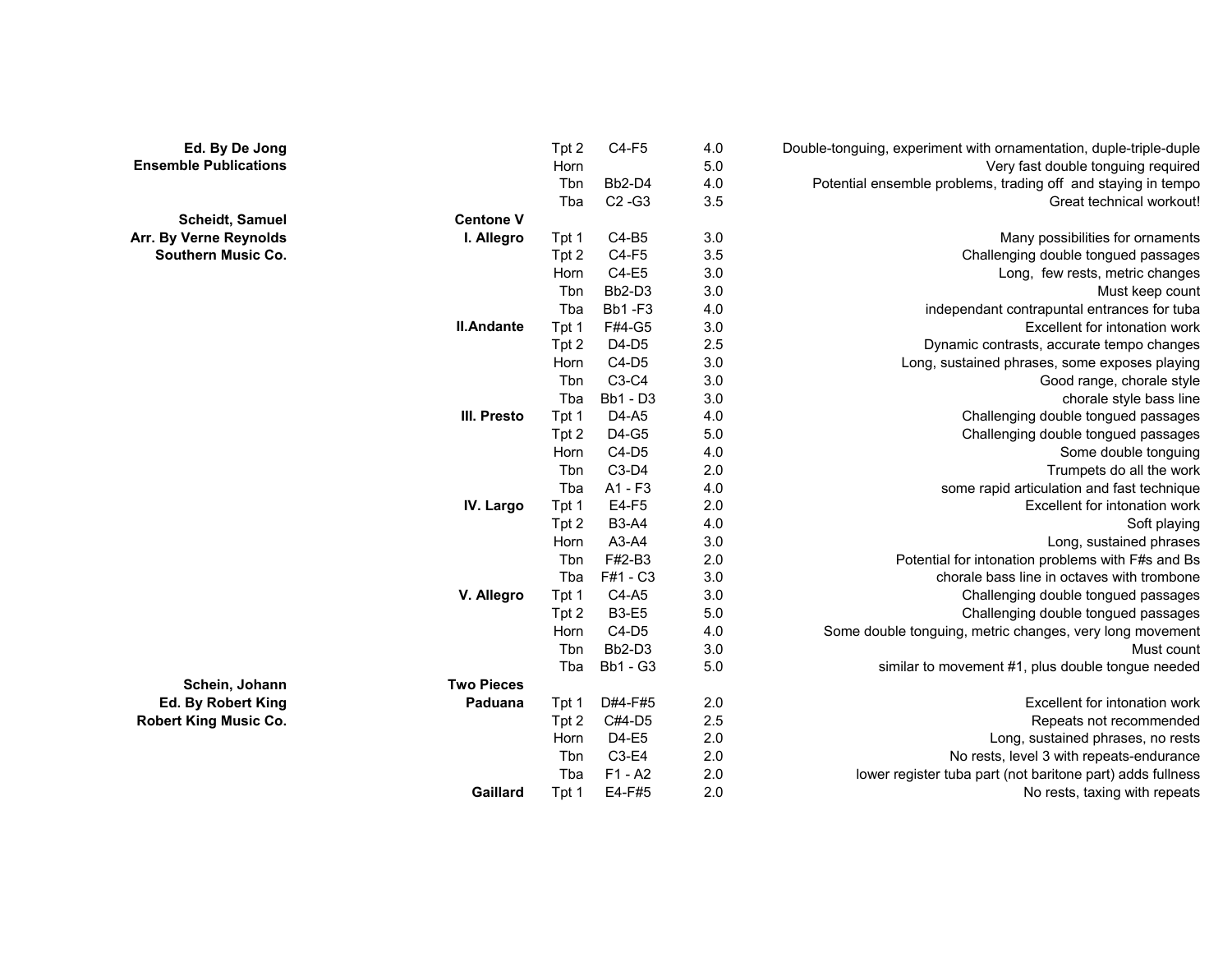|                           |                                | Tpt 2 | D4-C#5       | 2.5 | No rests, taxing with repeats                                |
|---------------------------|--------------------------------|-------|--------------|-----|--------------------------------------------------------------|
|                           |                                | Horn  | E4-D5        | 2.0 | No rests                                                     |
|                           |                                | Tbn   | D3-E4        | 2.0 | Some important 8th notes                                     |
|                           |                                | Tba   | $F1 - Bb2$   | 3.0 | solid lower range response needed                            |
| Spicer, Sean              | <b>Divertissement</b>          |       |              |     |                                                              |
| (Available from           | 1. Introduction/Allegro        | Tpt 1 | C#4-A5       | 3.0 | Easily playable by most high school players                  |
| the composer)             |                                | Tpt 2 | D4-D5        | 3.0 | tempos changes from opening to B, fermata at F,              |
| spicerse@msu.edu          |                                | Horn  | C4-F5        | 4.0 | Large leaps, syncopation                                     |
|                           |                                | Tbn   | D3-G4        | 3.5 | Syncopation, some difficult intervals                        |
|                           |                                | Tba   | Ab1 - A3     | 4.0 | tricky rhythmic patterns and transitions                     |
|                           | 2. Laid Back and Intense       | Tpt 1 | Eb4-F5       | 3.0 | Somewhat taxing, many accidentals                            |
|                           |                                | Tpt 2 | $C4-D5$      | 2.5 | experiment with smearing and sliding of tone @ 1 & 5 after B |
|                           |                                | Horn  | C4-E5        | 3.0 | no rests                                                     |
|                           |                                | Tbn   | F#2-Fb4      | 3.5 | Dynamics and tuning                                          |
|                           |                                | Tba   | Ab1 - Eb3    | 3.5 | interesting dynamics, lots of accidentals                    |
|                           | 3. Rock                        | Tpt 1 | F#4-A5       | 3.0 | Rhythmic precision required                                  |
|                           |                                | Tpt 2 | G#3-E5       | 3.0 | Low G# last note FF, 5/4 bar 2 before D                      |
|                           |                                | Horn  | A3-F5        | 3.0 | Rhythmic precision required                                  |
|                           |                                | Tbn   | A2-G4        | 3.5 | Fun, nice solo, challengng rhythms                           |
|                           |                                | Tba   | $F1 - D3$    | 4.0 | awkward rhythms, energetic tuba part                         |
|                           | 4. Hymn and Recapitulation     | Tpt 1 | D4-G5        | 3.5 | six bar phrases, no rests, syncopation                       |
|                           |                                | Tpt 2 | <b>B3-D5</b> | 3.5 | No rests! 16th scale, awkward key change, intervals at end   |
|                           |                                | Horn  | <b>B3-C5</b> | 4.0 | no rests, endurance is a factor                              |
|                           |                                | Tbn   | C3-A4        | 3.5 | Taxing, syncopation                                          |
|                           |                                | Tba   | Ab1 - C3     | 3.5 | several styles present, solid time is a must                 |
| Susato, Tylman            | <b>Renaissance Dances</b>      |       |              |     |                                                              |
| Arr. By John Iveson       | La Mourisque                   | Tpt 1 | A4-A5        | 3.0 | No rests, taxing with repeats                                |
| <b>Chester Music Ltd.</b> |                                | Tpt 2 | F4-D5        | 3.0 | same as 1st trumpet concerns, chances for ornamentation      |
|                           |                                | Horn  | F#4-D5       | 2.0 | No rests                                                     |
|                           |                                | Tbn   | C3-D4        | 2.0 | Straight ahead                                               |
|                           |                                | Tba   | $G1 - D3$    | 3.0 | full sounding lower range needed                             |
|                           | <b>Bransle Quatre Bransles</b> | Tpt 1 | D4-E5        | 2.0 | No rests, ornament possibilities                             |
|                           |                                | Tpt 2 | $C4-E5$      | 2.0 | No rests, but easy register                                  |
|                           |                                | Horn  | D4-C5        | 2.0 | No rests, but easy register                                  |
|                           |                                | Tbn   | C3-A3        | 2.0 | Easy range, legato work                                      |
|                           |                                | Tba   |              |     | tacet for tuba                                               |
|                           | Ronde                          | Tpt 1 | <b>B4-B5</b> | 3.0 | Many possibilities for ornaments                             |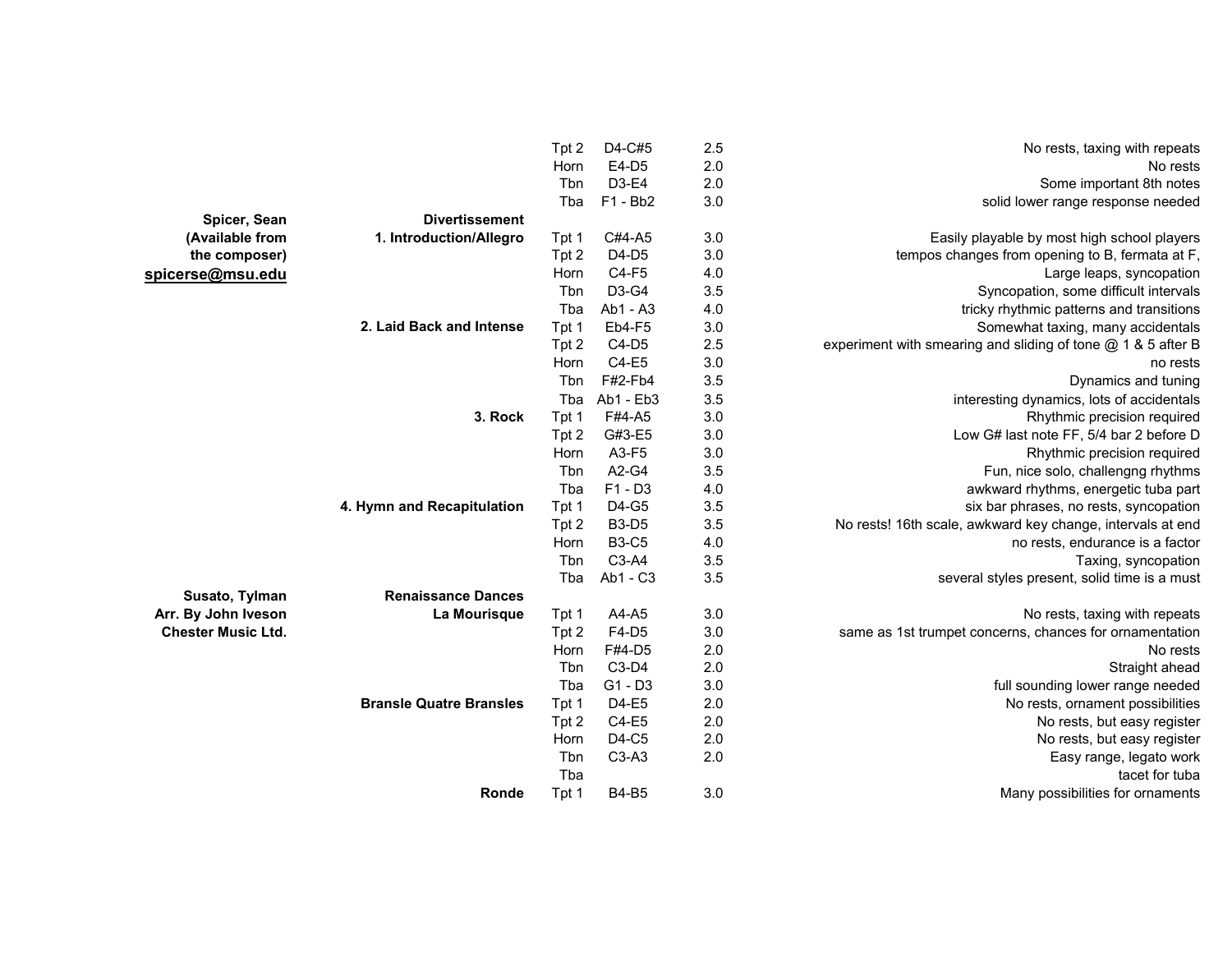|        |                             | Tpt 2 | F34-G5          | 3.0 | Work with Tpt 1 for ornaments                               |
|--------|-----------------------------|-------|-----------------|-----|-------------------------------------------------------------|
|        |                             | Horn  | $C4-D5$         | 3.0 | Long, no rests                                              |
|        |                             | Tbn   | G3-A4           | 3.0 | Relatively high solo                                        |
|        |                             | Tba   | $C2 - D3$       | 3.0 | tubist needs clean attacks, quick breaths                   |
|        | Ronde - Mon Amy             | Tpt 1 | tacet           |     |                                                             |
|        |                             | Tpt 2 | D34-A4          | 3.0 | Easy                                                        |
|        |                             | Horn  | A4-G5           | 3.0 | No rests, high tessitura, solo                              |
|        |                             | Tbn   | E3-G4           | 3.0 | No rests, legato work                                       |
|        |                             | Tba   | $G2 - F3$       | 3.0 | easier legato bass line                                     |
|        | <b>Basse Danse Bergeret</b> | Tpt 1 | D4-A5           | 3.0 | Many possibilities for ornaments                            |
|        |                             | Tpt 2 | D4-G5           | 3.0 | Ornament possibilities abound                               |
|        |                             | Horn  | <b>B3-D5</b>    | 3.0 | Not even 1 beat rest, very long movement                    |
|        |                             | Tbn   | G2-D3           | 3.0 | No rests                                                    |
|        |                             | Tba   | <b>Bb1 - D3</b> | 4.0 | quick breaths and energetic bass line needed                |
| Fisher | <b>Exhibition</b>           |       |                 |     |                                                             |
| tional | 1. Allegro                  | Tpt 1 | C4-A5           | 3.0 | Many jumps of 4ths and 5ths                                 |
| Music  |                             | Tpt 2 | $C4-F5$         | 4.0 | double tonguing, syncopated                                 |
|        |                             | Horn  | Bb3-D5          | 3.0 | Some awkward intervals, may have to double tongue           |
|        |                             | Tbn   | F2-Eb3          | 3.0 | Low octaves with tuba, well written for the instrument      |
|        |                             | Tba   | F1-F3           | 4.5 | a few tricky intervals and counting                         |
|        | 2. Lament                   | Tpt 1 | F#4-C5          | 2.0 | Best done on cup mute                                       |
|        |                             | Tpt 2 | D4-Ab4          | 3.0 | Intonation problems with straight mute                      |
|        |                             | Horn  | E3-G5           | 4.0 | Horn feature, some stopped horn, large range,               |
|        |                             | Tbn   | E3-F3           | 1.0 | 2 note range, basic syncopation                             |
|        |                             | Tba   | $F2 - A2$       | 2.0 | simple line under horn solo                                 |
|        | 3. Frolic                   | Tpt 1 | F4-E5           | 2.0 | Good dynamic contrasts                                      |
|        |                             | Tpt 2 | C4-Bb4          | 3.5 | Rhythmically challenging                                    |
|        |                             | Horn  | D4-B4           | 2.0 | Easy                                                        |
|        |                             | Tbn   | D3-Bb3          | 2.0 | Fun and easy                                                |
|        |                             | Tba   | F1 - Bb3        | 5.0 | tuba feature: short cadenza, then a rapid romp - fun!       |
|        | 4. Waltz                    | Tpt 1 | D4-A5           | 3.0 | Trumpet feature!                                            |
|        |                             | Tpt 2 | C4-Bb5          | 3.5 | Opening cadenza is challenging                              |
|        |                             | Horn  | A3-Gb4          | 2.0 | Easy                                                        |
|        |                             | Tbn   | F#2G#3          | 2.0 | Counting                                                    |
|        |                             | Tba   | <b>Bb1 - D3</b> | 3.0 | easy part with some metric challenges under trumpet feature |
|        | 5. Ballad                   | Tpt 1 | C4-Bb4          | 2.0 | Simple bluesy accompaniment                                 |
|        |                             | Tpt 2 | Bb3-F5          | 2.5 | Soft playing                                                |

**Tull, Fisher Western International<br>Music**